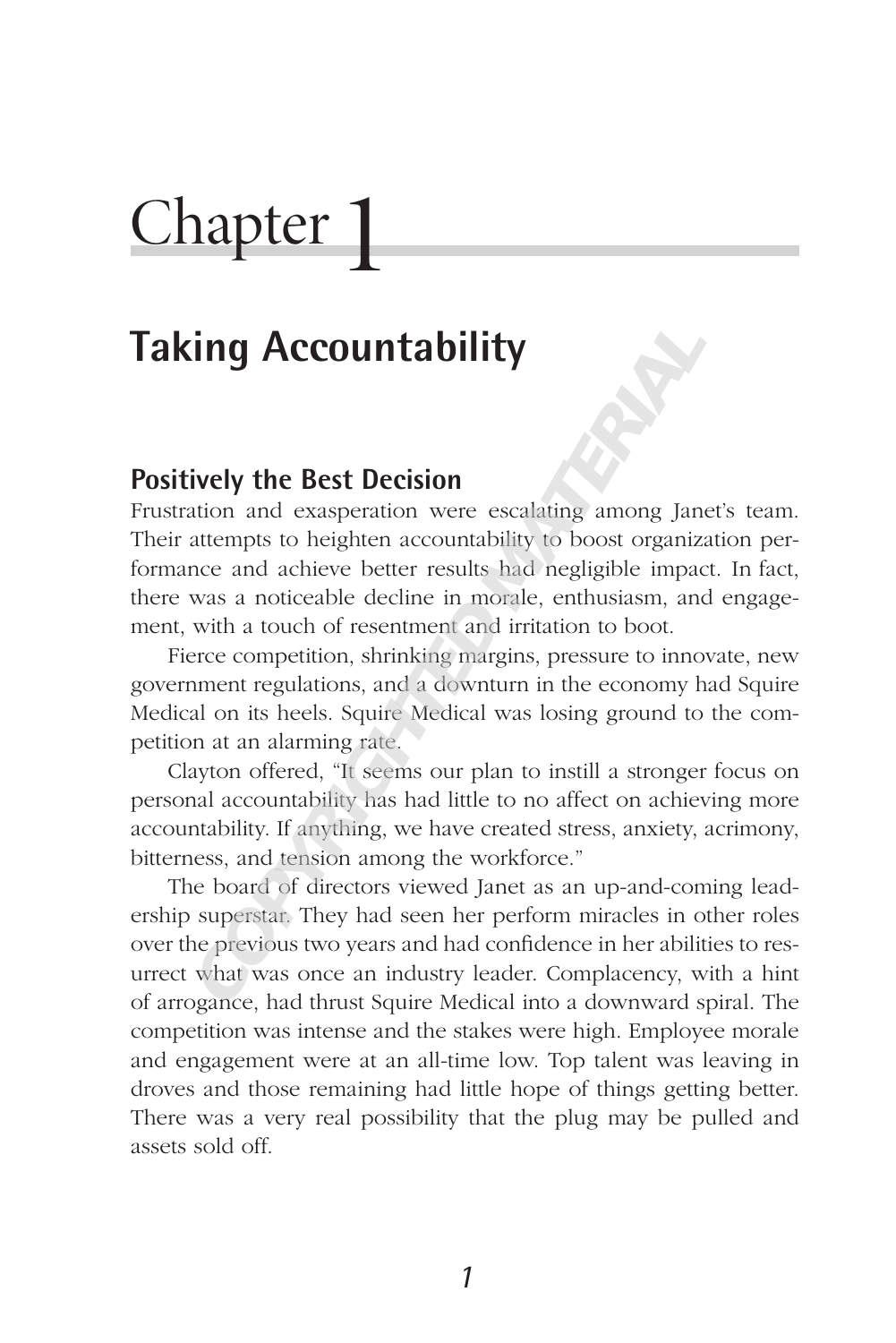"I agree with Clayton. I have observed the same reactions," Janet said. "We must create a culture that is engaged, focused, resilient, innovative, and agile.

"I believe I may have a solution to jump-start that journey. I had an epiphany last night while attending a Miracles for Kids meeting. Within our volunteer group it is commonplace that every member is passionate, engaged, committed, and energetic when asked to get involved with a project. Members leap at the opportunity to participate, take ownership, and accountability. Everyone involved voluntarily chooses to take personal accountability to achieve what matters most. There is an indestructible level of personal ownership among all involved, and nothing will deter the members from accomplishing the desired outcomes.

❦ ❦ at this time, that same passion, zeal, and energy are paramount to "Obstacles, challenges, and barriers are viewed as trivial and as minor bumps in the road on our way to attaining our goals. Excuse-making, finger-pointing, blame, and inaction simply do not exist. The group's desire, focus, determination, and can-do mindset are unrivaled. With all of the external challenges we are faced with our future success here."

Not quite sure what Janet meant, Clayton asked for clarification.

"What I discovered," Janet shared, "is that too often accountability is something that is addressed after the fact. Most often after a mistake is made, when somebody drops the ball or when someone screws up. So naturally in those circumstances, accountability is viewed as punitive, historic, focused on blame, and unpleasant. Far too many people hold a negative connotation or perception of accountability because of their past experiences.

"Think about it, when do you typically hear the question being asked, 'Who is accountable?'"

Andrew, dripping with indignation, chimed in, "Usually after somebody makes a mistake."

"Exactly! So, what are people really hearing when that question is asked?"

"Who messed up and who is to blame!" Andrew stated with a tone of disdain.

"And when they are really hearing 'who is to blame,' what do people tend to come up with?"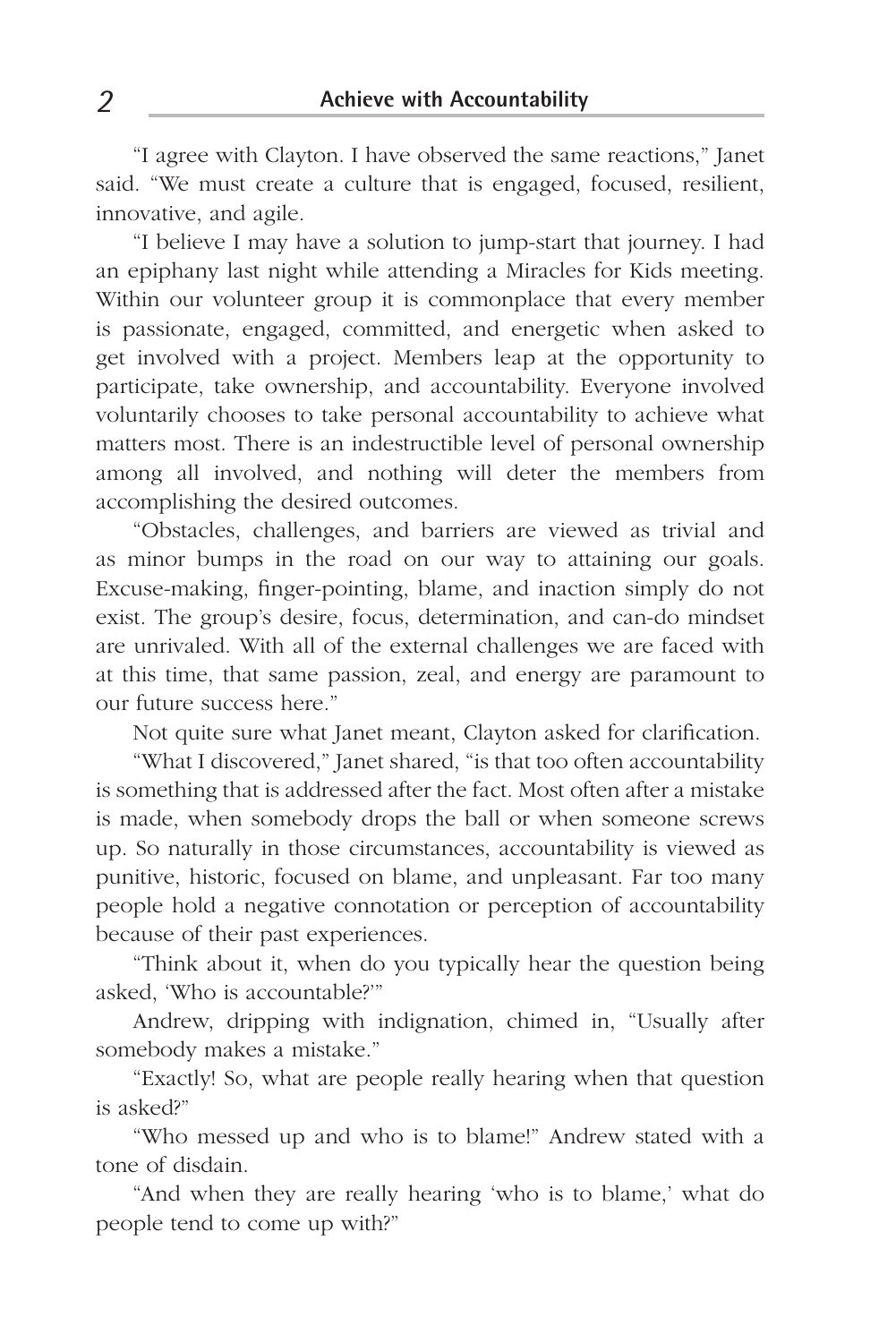"A litany of excuses, stories, and reasons," Andrew declared. "People spend more time explaining why something is not their fault than they do on finding a solution."

"And time spent playing the blame-game is not helping anyone," added Janet. "And as we hear more excuses being offered, as leaders we often are mistakenly compelled to ask the question 'who is accountable' even more. Not realizing that we are reinforcing the prevailing perception many hold of accountability being a negative experience. The more we ask the question after the fact, the more we fortify that belief. It can become a hairy monster that cannot be stopped.

"I cringe when I hear someone say the words, 'We need to make them accountable.' It even sounds like a punishment. We need to flip this and create positive experiences with accountability.

accountability is positioned up front, people have the opportunity "How much more effective would we be as an organization if every employee voluntarily chose to take accountability rather than being pressured to be accountable? We need to engage employees on the front end—before the results are in. Think about it, when to get excited about the ability to help while there is still time to influence the outcome.

> "Our folks want to succeed in the workplace. They want to make a difference, find meaning in their work, and contribute. For the most part, people are not stupid, lazy, or defiant. People crave to find significance in their work and to feel they are part of a team doing something worthwhile. We have plenty of talented, smart people here at Squire. We need to engage and energize them to take accountability on the front end as we define and declare our desired results. Asking 'Who is accountable?' once the result is in does not change the result. Leadership is about getting our folks to voluntarily choose to take accountability while they can still help shape the outcome.

> "With this approach we will begin to create positive, engaging, and forward-looking experiences around accountability, which I believe will result in employees exhibiting accountable behaviors."

> Janet challenged her team to create positive experiences around accountability by engaging employees on the front end. Instead of the after-the-fact experience of "Who is accountable for failing to achieve the result?" the question became "Who is accountable to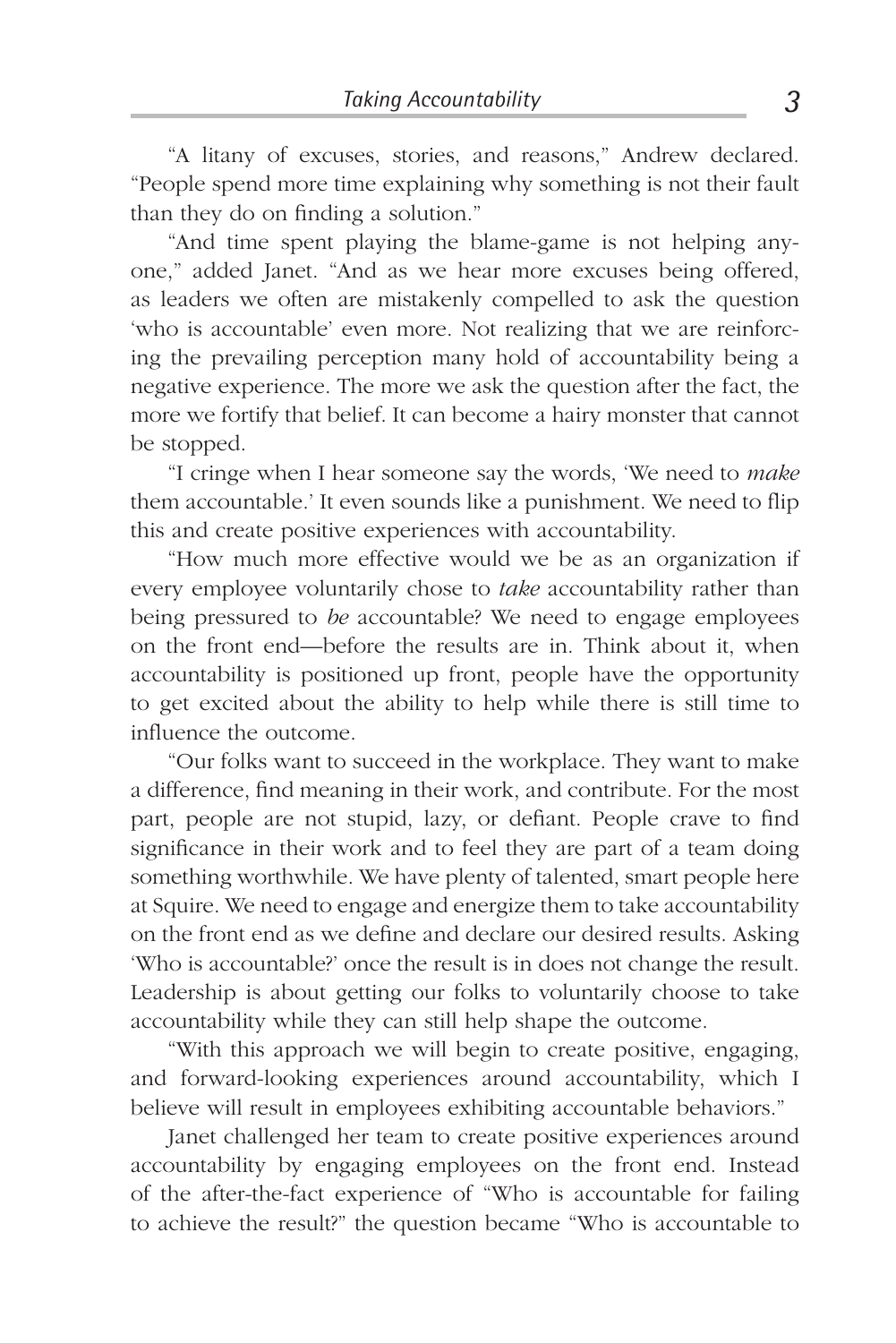achieve the desired results?" The second format captivates people because they have the ability to choose the appropriate actions that will positively influence and move the team closer toward the desired result. Positioning accountability before the results are in promotes a heightened sense of control, which in turn leads to increased productivity and when people feel they have control and are productive it bolsters self-esteem, morale, and engagement.

This new focus on enlisting employees and creating ownership, energy, and passion preceding a clearly defined "must-achieve desired result" had an immediate and noticeable impact. Janet's team observed a distinct shift in employee enthusiasm and willingness to voluntarily take personal accountability to achieve desired results. Accountability began to be viewed as something that was positive, forward-looking, and energizing.

Engaging, aligning, and enlisting employees up front requires leadership traits that reside inside all of us. Exemplary leaders foster high levels of personal accountability in a variety of ways on which we will elaborate throughout this book.

The cornerstone, and most essential element, to cultivating soaring levels of personal and organizational accountability is communicating top priority desired outcomes so that they are unquestionably clear in the minds of every employee. As we will reveal in later chapters, explicit and precise clarity on desired results or expectations is not as common as many believe, and the implications are severe.

> A very close second element is connecting to both the head and the heart of those involved. Individuals must not only understand the logic behind the desired result, they must also recognize how it will benefit them. How will it make their job better or easier? How will it help their team? The organization? Their career? Their family? How will it make their life better or develop them? What is it that will light the fire within and get them to voluntarily choose to engage? What is in it for them? Deprived of compelling answers to these questions, many employees select compliance instead of commitment. To thrive and excel in the new world of work demands leadership create waves of enthusiasm and commitment. Obedience and compliance are ingredients commonly found in failure.

> Janet discovered that when leadership changes the way accountability is experienced that employees welcome and embrace the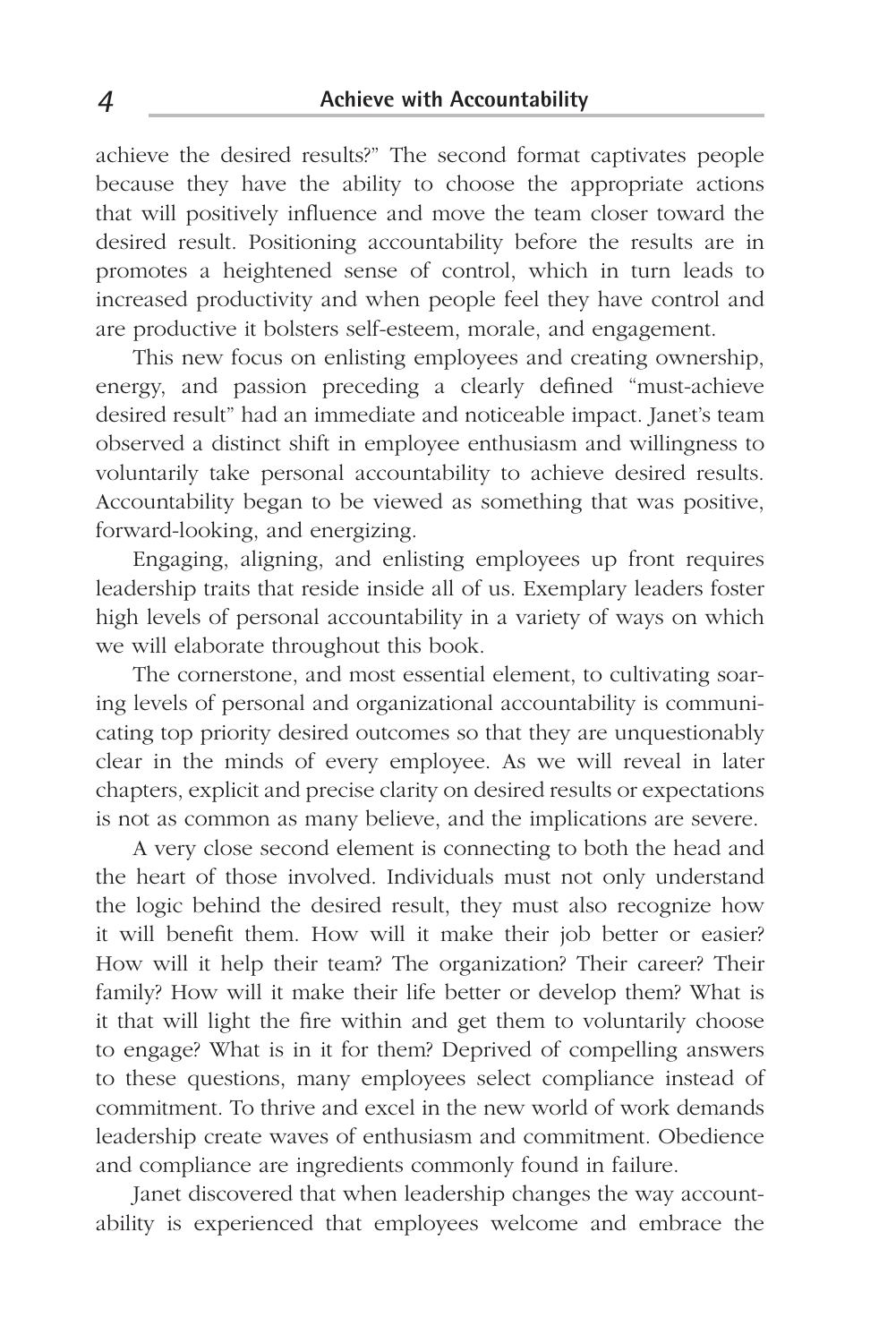opportunity to contribute fully. She understood that nobody relishes being told, "I am holding you accountable," "I am going to *make* you accountable," "You need to be accountable," or being asked "Who is accountable for this?"

The leadership team at Squire Medical attributed the shift in perception around accountability as a key component of revitalizing their culture. As they described it, they transitioned from a "have-to" to a "want-to" culture. What the team had described as a complacent, slow-moving, apathetic culture had transformed into one dubbed as agile, focused, innovative, and opportunistic. This change ultimately allowed Squire Medical not only to strengthen their competitive position in the market, but also to once again become the recognized leader.

## **Take Accountability or Blame? The Stakes Are High**

 $\frac{1003}{10000}$ Lack of accountability can lead to dire consequences. Consider the following scenario that played out in the Pacific Northwest back in 1993.

> In what many described as the most infamous food-poisoning outbreak in history at the time, 732 people became seriously ill. Four children died and 178 others were left with severe injuries, including kidney and brain damage. Panic set in throughout the Pacific Northwest. Investigators quickly discovered that people had become stricken with the E. coli virus after consuming food from Jack in the Box.

> As the story was reported, Jack in the Box chose to ignore Washington state laws stating to cook hamburgers to a temperature of 155 degrees to completely kill E. coli, and instead adhered to a standard of 140 degrees.

> The company's almost unforgivable response was, "No comment." That soon led to Jack in the Box blaming their meat supplier, Vons Companies, Inc. Vons, evidently, was in no mood to take that sitting down and in a variety of ways pointed the finger of blame at the meat inspectors.

> The meat inspectors were all too willing to play the blame-game and some declared that it was the fault of the USDA due to their inadequate number of inspectors. In testimony, some went as far as to blame Congress for not providing sufficient budgets.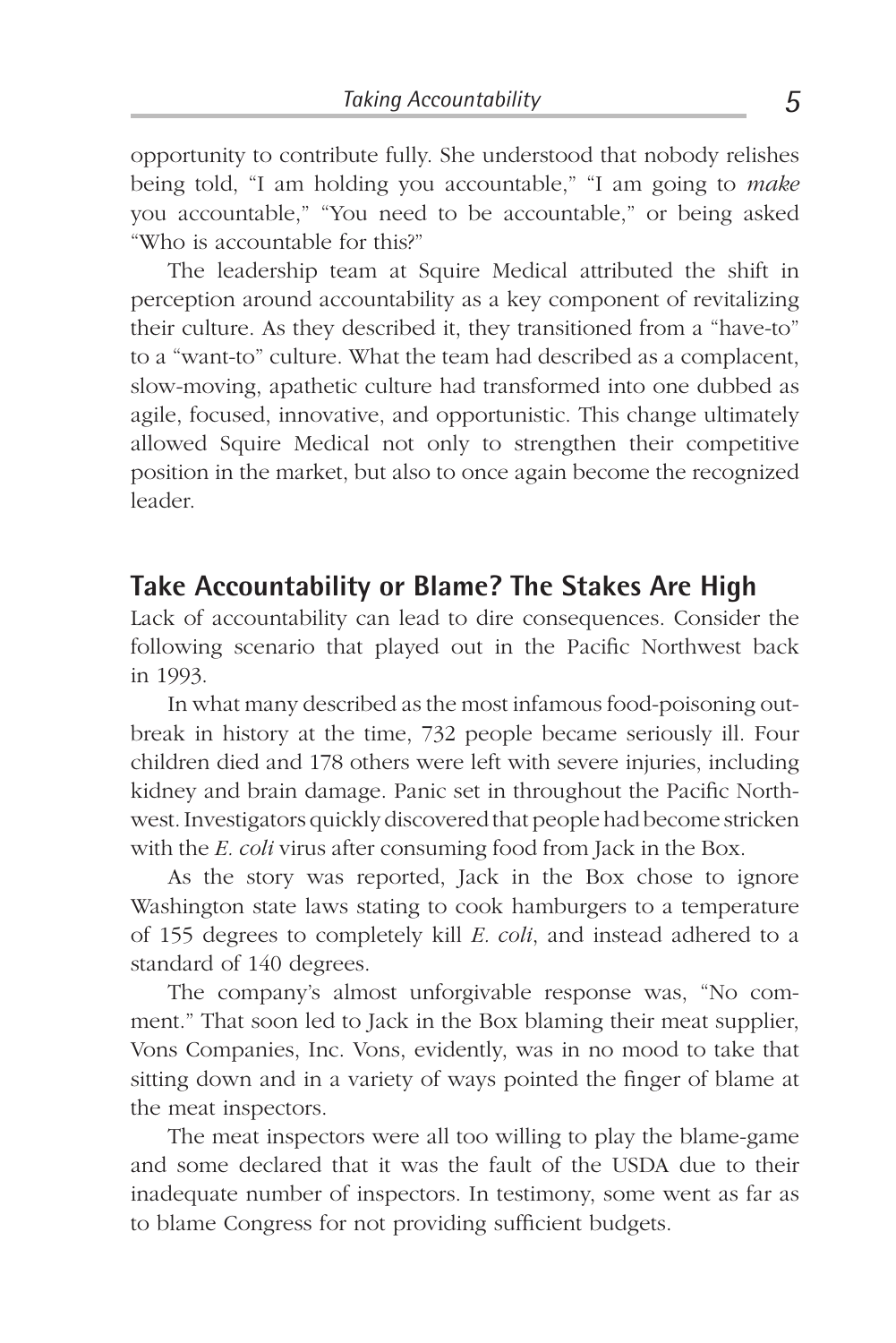On and on it went. No accountability. As a result of their refusal to immediately take accountability, and with their reputation tarnished, it took Jack in the Box years to recover financially.

Jack in the Box eventually became known as an industry leader in safety and health procedures because of changes throughout the company.

Flashback to Chicago a decade earlier. Seven people died after taking capsules of Tylenol that some lunatic had laced with cyanide. Hysteria set in worldwide.

Within 48 hours Johnson & Johnson not only recalled all Tylenol products from around the globe, they incinerated \$300 million (estimated in today's dollars) worth of product. This took their market share from over 35 percent to rapidly approaching zero within 48 hours.

Many people would have given Tylenol a break. After all, Tylenol could not reasonably foresee something like this taking place. Instead, Johnson & Johnson chose the approach of taking accountability and ownership.

The company determined and believed they had not done enough to protect consumers. They adopted a steadfast mindset of "what else can we do to protect and keep consumers safe?" Within weeks following the tragedy they developed tamperproof packaging, which is still used today. In fact, if you have a headache today you need to plan three days in advance so you can figure out how to open the darn package. But at the time of this tragedy, they were the innovators with the concept.

> Because of their accountable "what else can we do?" mindset Tylenol recaptured over 80 percent of their market only months following their launch of the revolutionary tamperproof packaging.

> Take accountability and recover in two months? Play the blamegame and recover in years? The choice is always yours to make.

> These stories clearly demonstrate the power of taking accountability. The decision as to whether you take accountability is solely yours, your team's, or your organization's.

## **The Magic of Taking Accountability**

It is essential and vitally important to understand that nobody can **make** any other person accountable. One can choose to **take**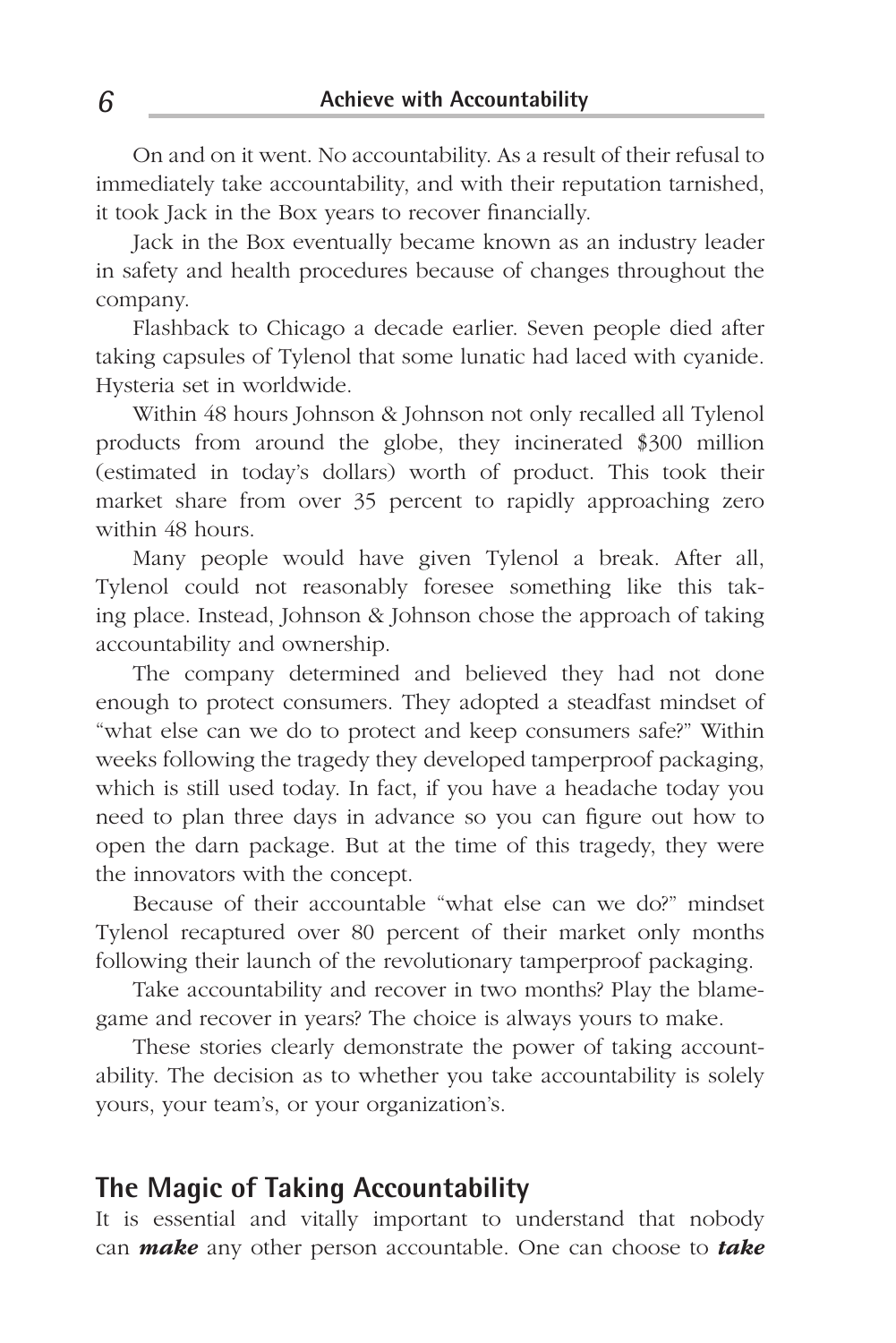accountability and model it in hopes that others choose to do the same. But again, you absolutely cannot *make* anyone accountable. In fact, you cannot **make** any other person do anything. The choice to **take** accountability is personal. You either will take accountability or you will not.

Vanquish the phrase "make them accountable," and any variation of that, from your vocabulary. You can, however, **hold** others accountable. And there are best practices associated with holding others accountable. We will address those later.

Let us experience both choices.

"Good morning. I'm here to pick up the truck I rented for today," I offered to the inattentive employee seated behind the counter. As he grunted and reluctantly peeled himself from his chair and slowly moved toward the counter, I looked at my son who mirrored my expression of concern with what we both believed we were about to experience. "You Evans?" he mumbled, never making eye contact. "Yes. I called last night to confirm my reservation and to let you know what time I would be here to pick up the truck."

❦ ❦ "We talked to you five minutes ago to tell you not to show up because we don't got no truck for you." Dumbfounded and with a look of confusion, I silently glanced at my son, wondering if I had missed something. From the expression on his face, it was obvious that Nick and I were on the same page.

> Nick was always observant of the experiences employees create for customers. Even as a very young child he would ask me to take him to a specific Burger King over another one that was closer to home because he liked the way the employees treated customers at the store farther down the road. Nick has a penchant for engaged, upbeat, enthusiastic, accountable employees who display a can-do mindset. Never one to openly judge, and always with kindness, fairness, and generosity in his heart, Nick developed a habit of closely examining the experiences employees created for customers. After quickly synthesizing an interaction he would then render a decision on whether or not he would want that employee representing his future company.

> Without a word, we communicated to one another, "What on earth is this guy talking about?" We had left the house fifteen minutes ago. Nobody called the house before we left and my mobile phone never rang during the drive to the rental agency.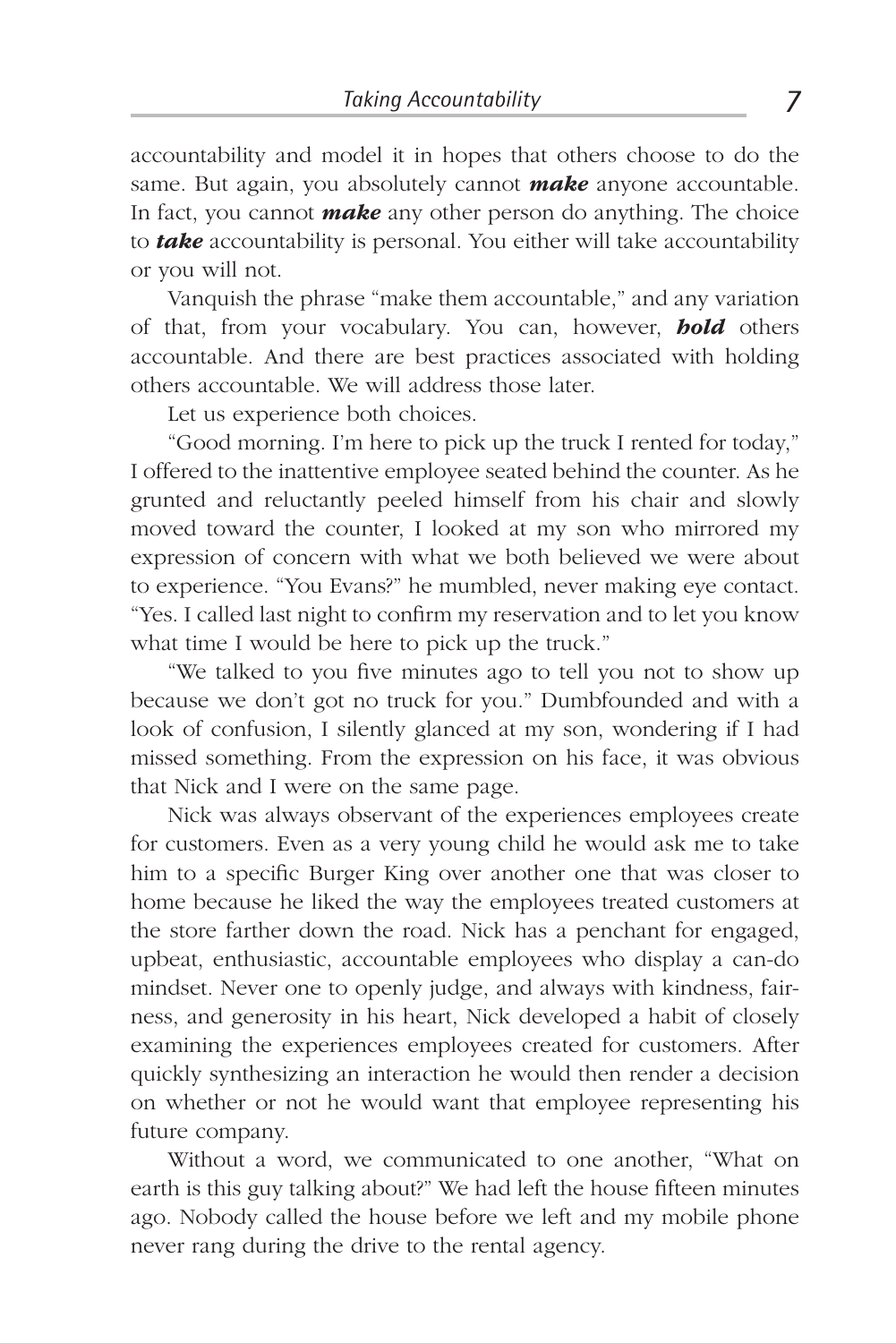"I believe there is a misunderstanding. What is your name?" I calmly asked the employee.

"Arnie," he shared.

"Arnie, I did not speak with anybody from your company in the last twelve hours. My last communication was yesterday, with you I believe, to confirm the reservation and the pick-up time. We are ten minutes early. My phone did not ring and I have no message from anyone from your company. So, are you telling me that there is no truck here for me, or just not the one I wanted?"

Arnie, with a hint of disdain, uttered, "My boss talked with you and told you we got no trucks today. We told you not to show up."

Knowing my son was watching me closely, I took a deep breath, looked at Nick, whom I could sense was anxious to see how I would respond. I took a few seconds, attempted to synthesize the series of events, and consider that perhaps I missed something.

I would not have shown up. Do you have any trucks at all available Reminding myself to remain calm, I offered to Arnie, "I am 99 percent certain I did not speak with anyone from your company in the last ten minutes. If I did, and was told there was no truck, today? We are moving a bunch of furniture into an apartment today and we need a truck. I'll take any truck you have."

> "Do you see any trucks in the lot?" Arnie sarcastically questioned with a strong dose of indifference.

> I must admit, that caught me off guard and maybe in my younger years would have set me off. However, we acquire wisdom, patience, and grace as we age. "No, Arnie. I don't see any trucks in your lot. Is there anything you or your boss can do to help me? You do have other locations in the area, don't you? Can you check with them to see if any have the same type of truck I reserved?"

> "We're a franchise. I don't know what other franchise owners have."

> "Would you call a few or maybe check on your computer to see if one of the other franchises in the area might have what I need?"

> Without a response, acknowledgment, or eye contact, Arnie pulled out his cell phone and walked away. Nick and I looked at each other wondering if he was checking for us, was ordering lunch, or had just given up on us. Nick took on an expression of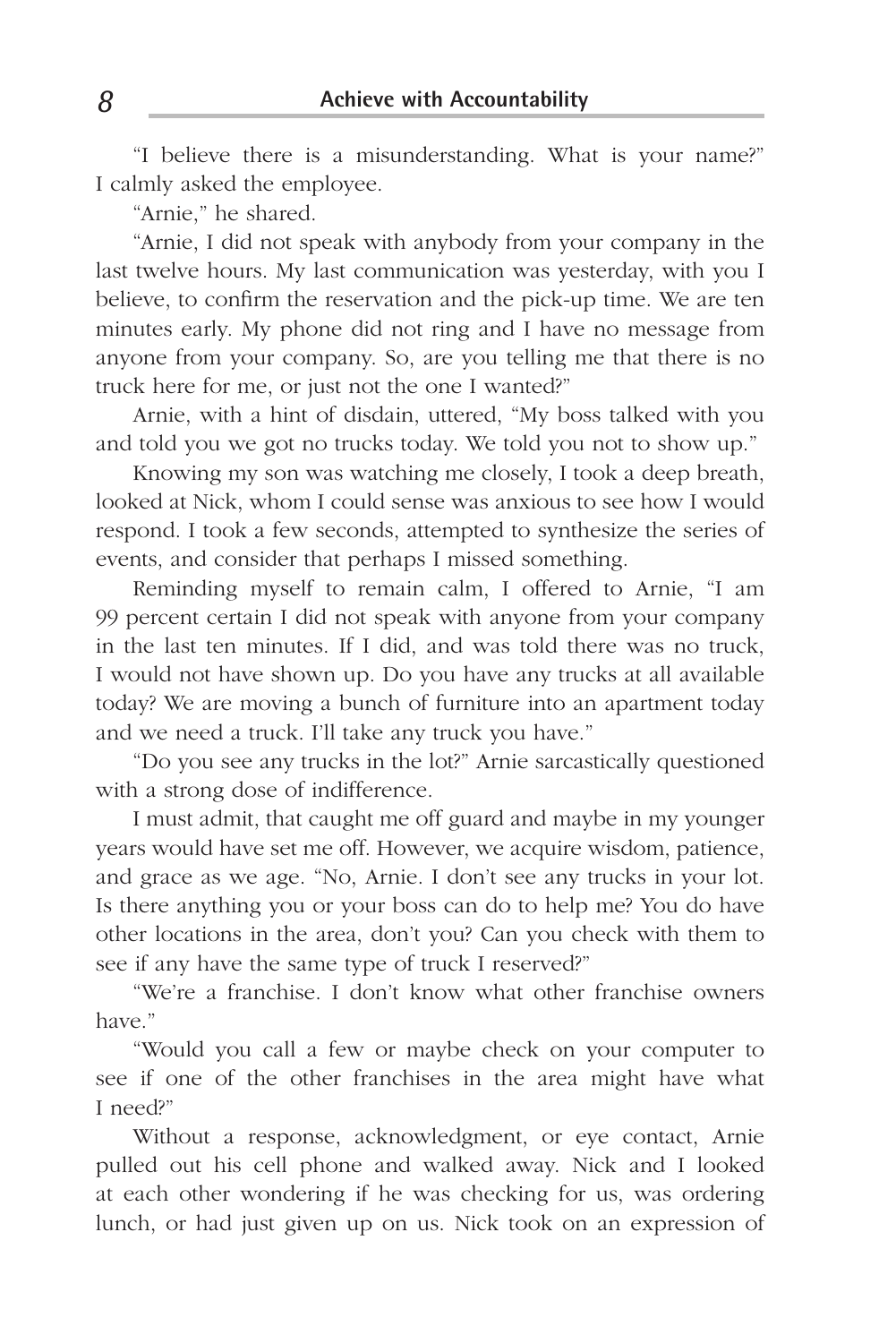bewilderment. He jokingly declared that someone might be playing a prank on us. I asked Nick, "Is Arnie the type of employee you would want working for you?"

"My lord no," Nick asserted. "He seems angry that we showed up, has no interest in trying to resolve the situation, has not offered any alternatives, is taking no initiative to accommodate us, and has pretty much called you a liar. He's blamed you and his boss for creating this situation. He's pathetic and I would never use this rental agency in the future. Why on earth the owner of this company would have him interfacing with customers is perplexing."

After watching Arnie whisper into his phone in the back office for fifteen minutes he finally strolled out and ventured back to the counter. "Got a truck for you at the Moon Township location if you want it."

"That is about an hour away, Arnie. Is there anything closer?" Arnie looked as though someone had just asked him to solve world hunger.

 $\frac{1}{2}$   $\frac{1}{2}$   $\frac{1}{2}$   $\frac{1}{2}$   $\frac{1}{2}$   $\frac{1}{2}$   $\frac{1}{2}$   $\frac{1}{2}$   $\frac{1}{2}$   $\frac{1}{2}$   $\frac{1}{2}$   $\frac{1}{2}$   $\frac{1}{2}$   $\frac{1}{2}$   $\frac{1}{2}$   $\frac{1}{2}$   $\frac{1}{2}$   $\frac{1}{2}$   $\frac{1}{2}$   $\frac{1}{2}$   $\frac{1}{2}$   $\frac{1}{2}$  "Do you want it or not? It ain't the same size truck, but you can't be choosy."

> Reluctantly submitting to Arnie, I said, "I'll take it. We cannot move without a truck."

> Arnie blurted into the phone, "He wants it," and walked into the back office never to be seen again.

> We all have had similar interactions with the Arnies of the world. At work, while shopping, while getting your car repaired, with our children, while traveling, when dining out—the list is endless. These are instances when you are dealing with someone who has no interest in helping resolve any problems, snags, or hiccups. They are drawn into the trap of blaming others, fashioning excuses, withdrawing from the predicament, or even ignoring the dilemma. Instead of focusing on what they can do to help achieve the desired outcome, they choose to take the easy way out and engage in the unwinnable blame-game.

> Apathetic, disengaged, cynical, negative, pessimistic, disinterested, lethargic, aloof, inactive, bitter, indifferent, entitled, confused, lazy, and lacking ownership are just a few of the words that commonly describe folks that renounce accountability and are sucked into the blame-game.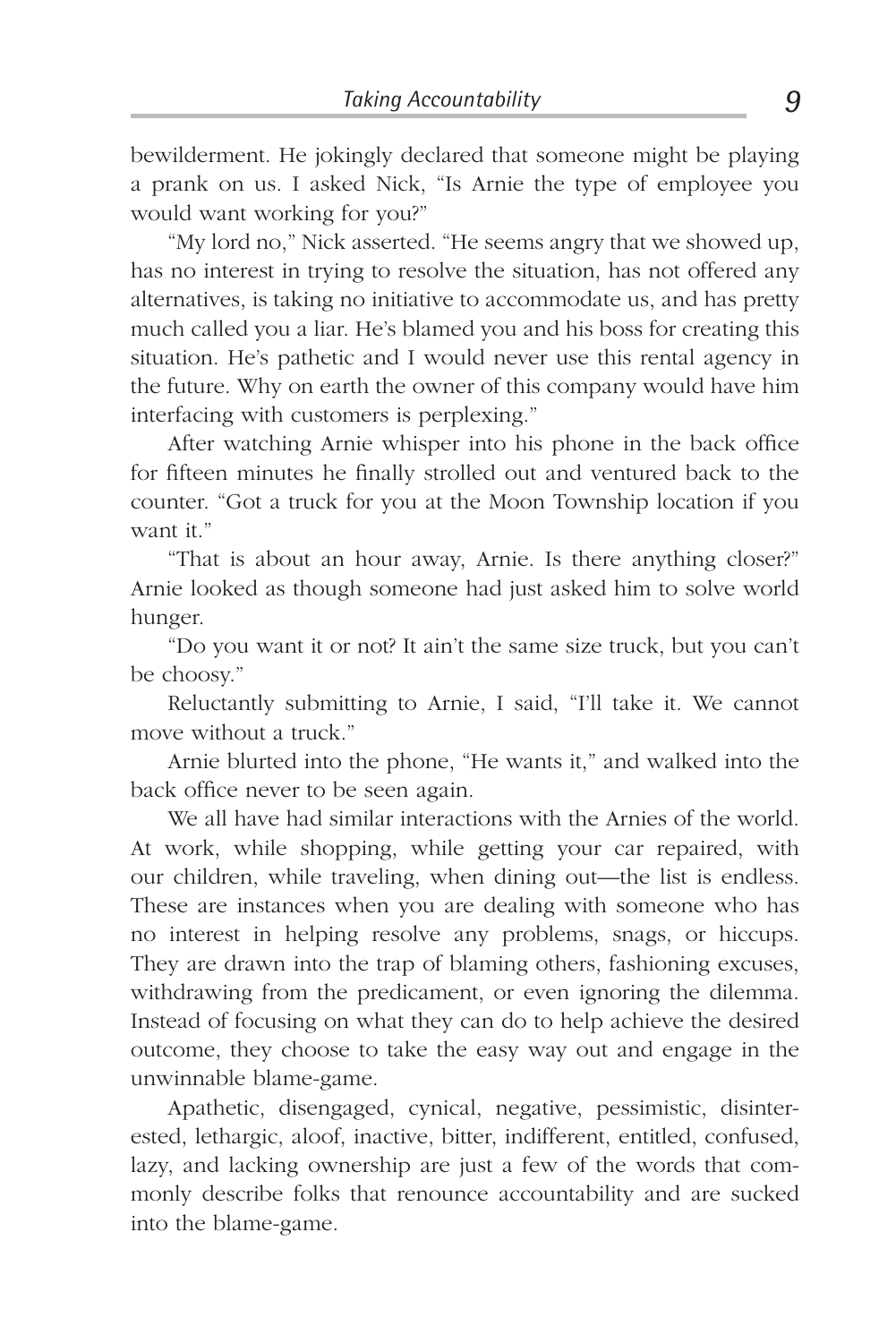Throughout the remainder of this book we will share pragmatic and memorable principles and natural laws that are proven to generate increased levels of personal, team, and organizational accountability.

## **The Rewards of Taking Accountability**

About two miles into our drive to Moon Township, Nick suggested that we stop by, or call, a competing truck rental firm not too far from us. We pulled over into a store parking lot and made the call.

What a difference that phone call made.

From the way Chris, the sales rep, answered the phone I sensed this was a great suggestion from Nick.

Chris was filled with the desire and willingness to find a solution for us. His focus, engagement, and energy were contagious.

I had the call on speakerphone, and as Chris was doing his thing, Nick and I were giving one another a thumbs-up. This was a guy we wanted to work with.

Chris suggested we stop by and take a look at what they had available, and that if what they had did not suit our needs, he would make sure he found us something that would.

> As we approached the counter to ask for Chris, a pleasant voice wafted from behind, "Mr. Evans, I'm Chris. I am pleased to meet you. I have some trucks lined up outside. What a gorgeous day you two have for moving. Follow me and I'll show you what we have."

> "Wow! Thanks so much, Chris. I really appreciate you taking time to help us with such short notice."

> "Not a problem at all, sir. That is why I'm here. I wish we had more trucks on hand to show you, but this weekend is really busy. If none of these work for you, I can connect with other lots in the area to make sure you have a truck for your move today. Whatever it takes. I am here to please."

> As much as we wanted to work with Chris, he did not have a truck large enough for our needs.

> "No problem at all," Chris said with a smile. "Follow me into the office and let me make a few calls." He got on the phone. "Jim, this is Chris at the McKnight site. I need you to help out my friends. Do you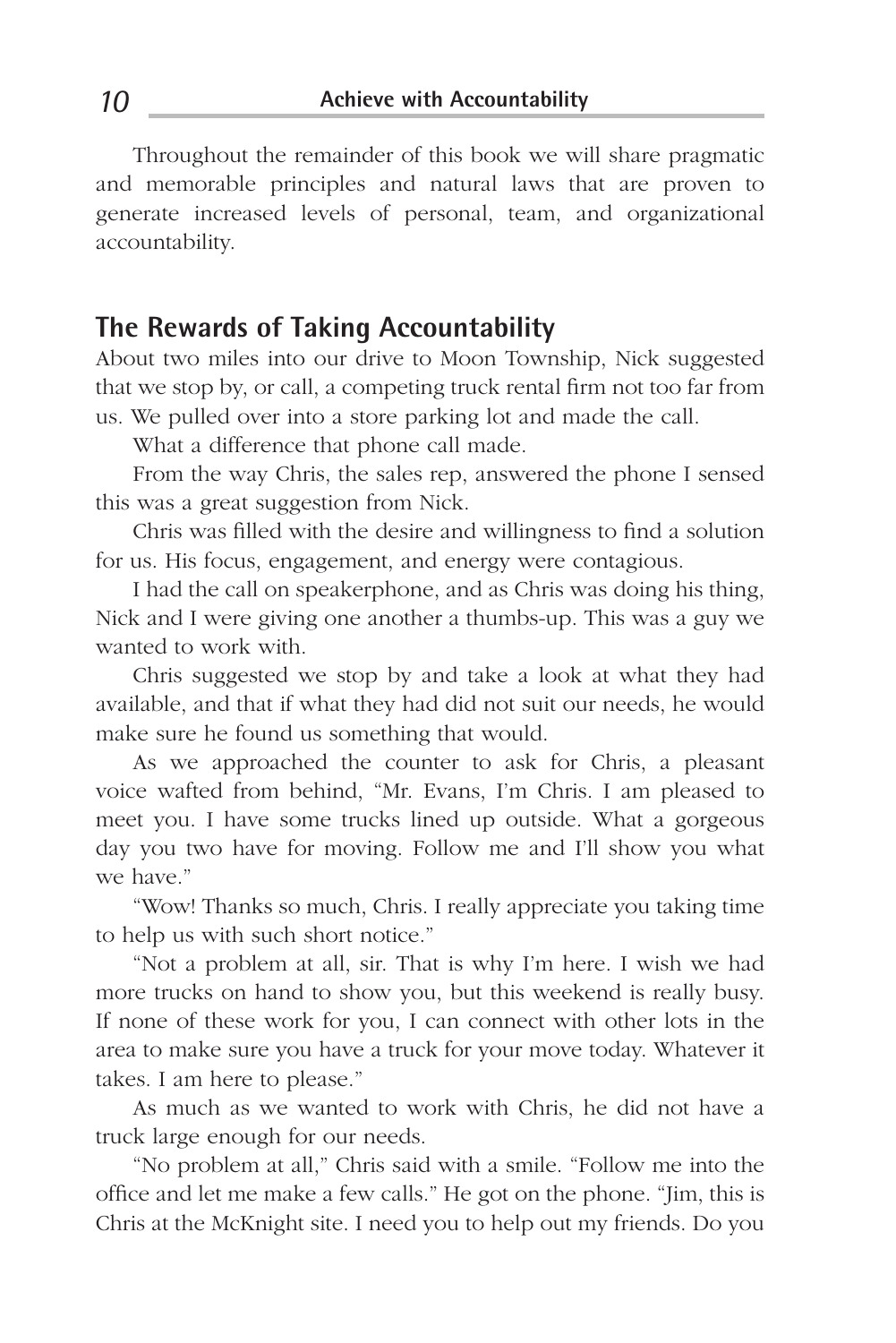have a twenty-four foot truck available today? Great, I am sending Mr. Evans and his son over. Please take good care of them."

Nick and I climbed into the car to go pick up the truck. We looked at each other and said in what anyone observing would have thought was rigorously rehearsed choreographed synchrony, "Hire that man! That was a great experience!" What a difference in mindset, attitude, engagement, and accountability from our stop earlier in the morning.

There was nothing that was going to deter Chris from helping us. No barrier, challenge, or obstacle was going to prevent Chris from creating a very happy customer, and two customers for life. Chris chose to take accountability to achieve what mattered most to him and his company.

desired result, there was not a challenge, barrier, or obstacle that was It was obvious that Chris was crystal clear on what mattered most to his organization. Creating exceptional client experiences is one of the company's highest desired results. That desired outcome manifested itself in the manner Chris worked with us. There was no need for his manager or owner to tell him how to behave or interact with customers. When Chris found himself in a position to influence that going to prevent him from doing so. Chris could have easily used several "reasons" to offer an excuse as to why he could not help us. Instead, he maintained a can-do mindset and focused on finding a solution. He seized complete ownership to create an optimal experience and chose to take personal accountability to ensure that outcome was realized.

## **Accountability Accelerator**

Implant, embed, and tattoo this into your brain. When your team members or employees possess only a hazy, faint, or general understanding of your must-achieve desired results, it smothers the flames of peak performance and accountability. Worse yet, it fuels confusion, misunderstanding, miscommunication, lack of collaboration, and disenchantment.

Furthermore, when the corresponding metrics of your desired results are nebulous, or inexact, it is no better than employees not knowing them at all. Being "close" may be helpful when playing horseshoes, but not so much in business.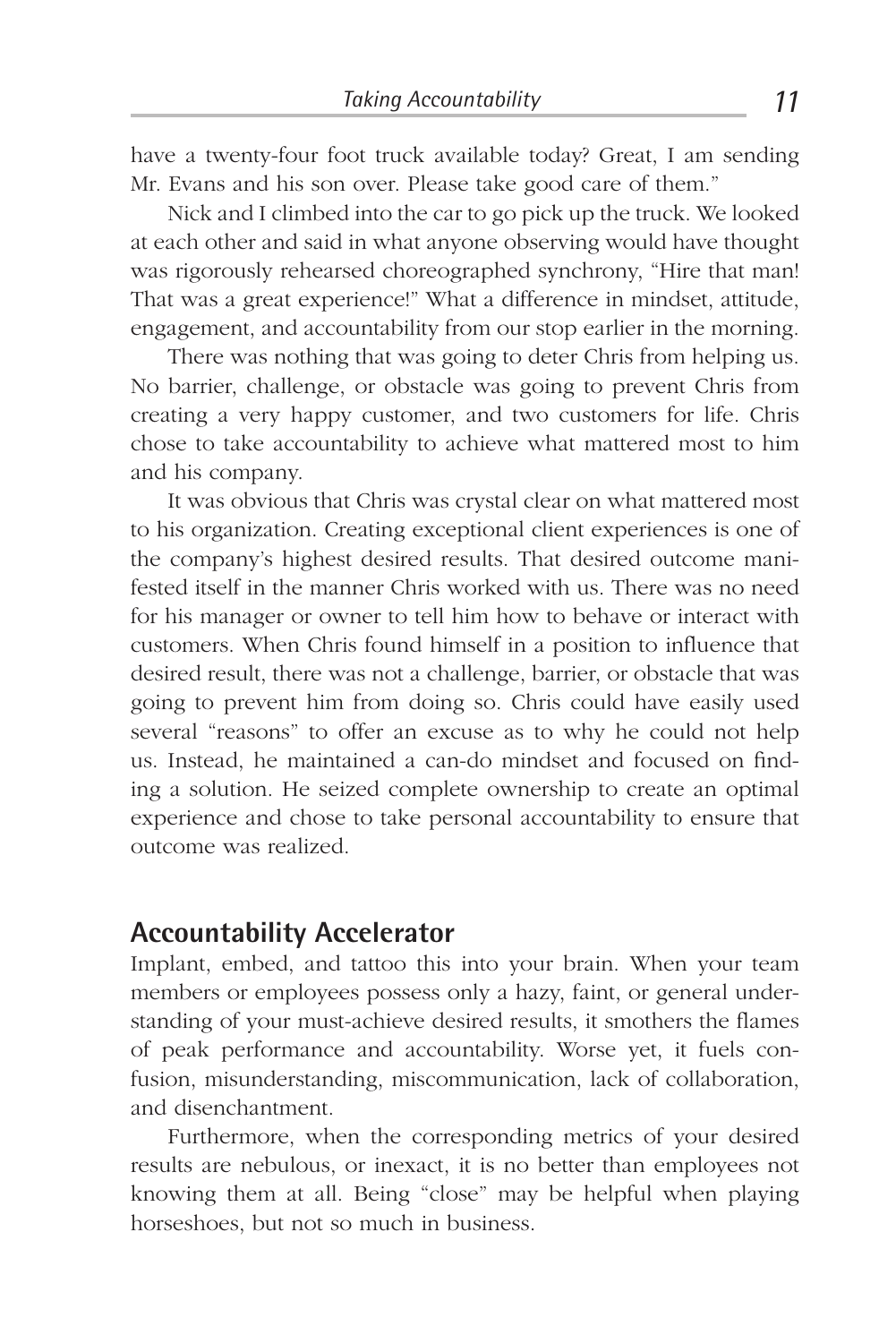best execute? Your desired results (outcomes) must be memorable and internalized by every single employee involved. Equally as important, every employee must know how each of the results is being measured, what the desired metric (goal) is, and where the team or organization stands today (current metric) in relation to the desired outcome. As my former colleague and best-selling author Dr. John Kotter regularly proclaimed, "If employees do not know where the team resides today against the desired outcome, how can they possibly make an informed decision of what actions to take in order to help move the needle in the right direction?" Think about it this way. If the players on a basketball team did not know the score of the game, did not know if they were winning or losing, or how many points they needed to ensure victory, how would that influence the decisions they make during the game? Let's take this a step further. Suppose some of the players believed they had scored enough points to win, while others felt more buckets were needed, how would that affect team play? Robbed of this information, how could the players possibly make informed decisions on how to best execute?

> Many supervisors, managers, and leaders assume their employees know the top goals and objectives. Data collected over the past twenty-five years reveals that nearly nine times out of ten, employees are not clear beyond any doubt on what is expected of them, or on their organization's most important goals and objectives. The consequences are grave.

> Imagine you are a member of a highly skilled team on a clandestine mission essential to securing peace on earth. Your team is navigating the high seas as you journey to your classified outpost. Once at your desired location the mission's success is all but guaranteed. The captain of your vessel asks you to tend the helm, proceed at full speed, and hold course at 225∘ SW for six hours. Instead, at full speed, you maintain course at 220∘ SW, which is close to 225∘, for six hours. What ramifications may that have on your mission's success? But you were close to doing what you were asked!

> Suppose you are a musher in the Iditarod, and each of your sled dogs was running only a few degrees in different directions. What impact would that have on your desired outcome of winning the competition?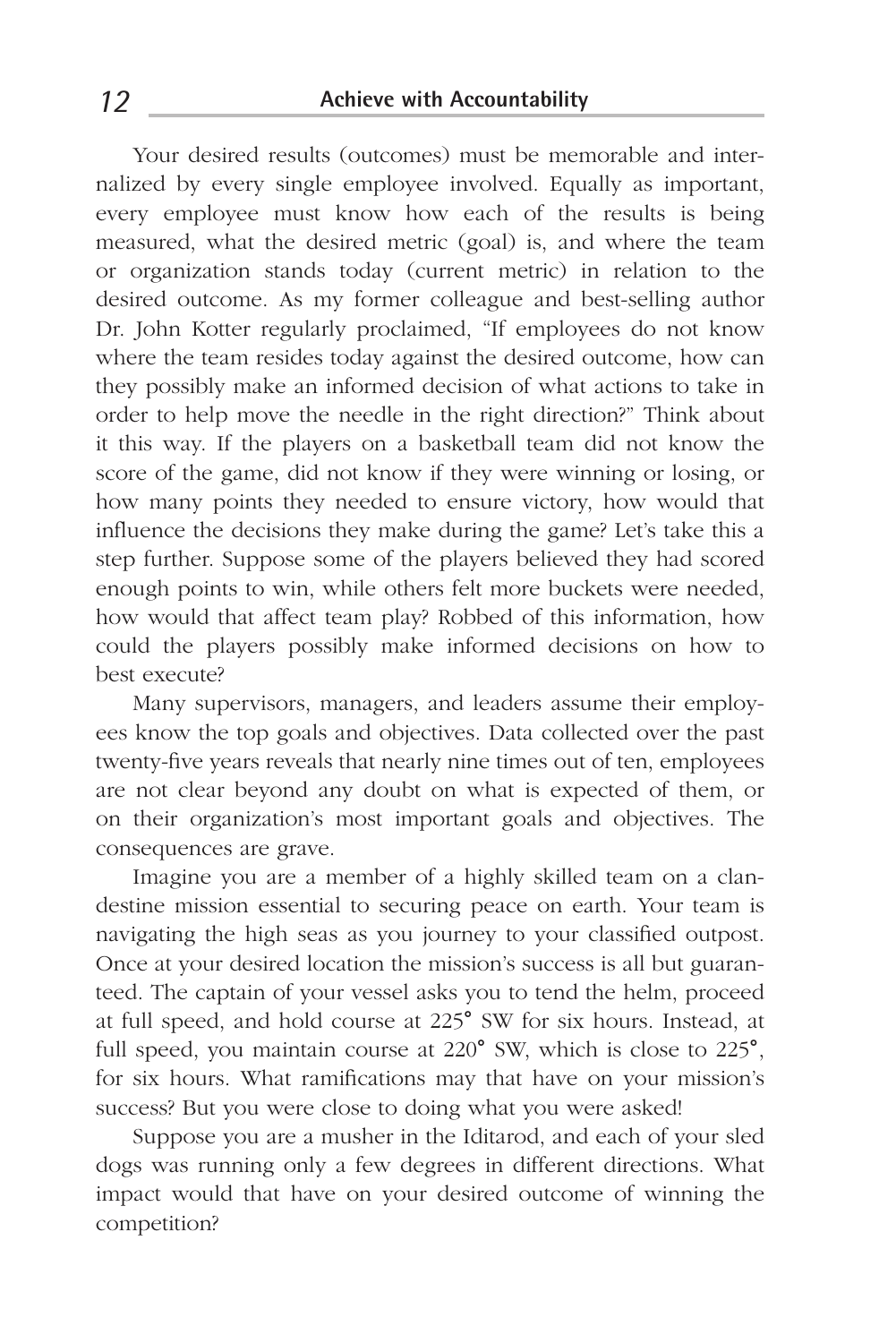Daresay you were injured and needed an ambulance. Your friend quickly grabs her phone and dials a number "close" to the ambulance service number. How long will you be waiting for your ambulance?

Picture yourself quarterbacking a team. You identify a weakness in your opponent's defense and you call the perfect play to capitalize on it. But some of your teammates thought they heard you call a play that was "close" to the one you specified. What may happen when the ball is snapped to you?

While reading a magazine, you stumble upon what you believe is the perfect cake recipe for your upcoming family holiday event. As you follow the directions, you are pretty "close" to including all of the ingredients, but exclude the flour and sugar. What feedback might you receive from your family about your cake?

The notion of clarity and the impact it has upon high levels of accountability and performance was reinforced in my mind not long ago. I was joining my colleague Al to work with a client. When I arrived at the hotel to meet him I noticed Al rented a convertible sports car for our trip and that stirred up some internal anxiety.

Al typically drove as though he was competing to win the Indianapolis 500. He drove the same way he managed his business—full acceleration, proactive, and enthused. So I was a bit reluctant to sit shotgun for our three-hour drive heading north on California State Route 1, which promised tight winding roadways, slow-moving tourists, treacherous cliff-side overhangs, few passing lanes, not to mention the frequent landslides and erosion. I prepared to white-knuckle it and hope for the best.

> We met in the lobby at 5 AM. It was still dark outside and heavy raindrops were pinging off the rooftop. As is typical near the shore, there was also a low-hanging veil of thick fog that limited our vision severely. Not realizing it until we were several minutes into our trip, I discovered that the weather was a gift from above. The elements had come together to protect me from Al's nerve-racking driving.

> Without clear vision, direction, or sense of where he was, Al had no alternative but to move slowly, tentatively, and react to what was around him. Both of us were a bit stressed, anxious, apprehensive, nervous, and frustrated because of our circumstances.

> I secretly prayed the weather would not change until we arrived at our destination.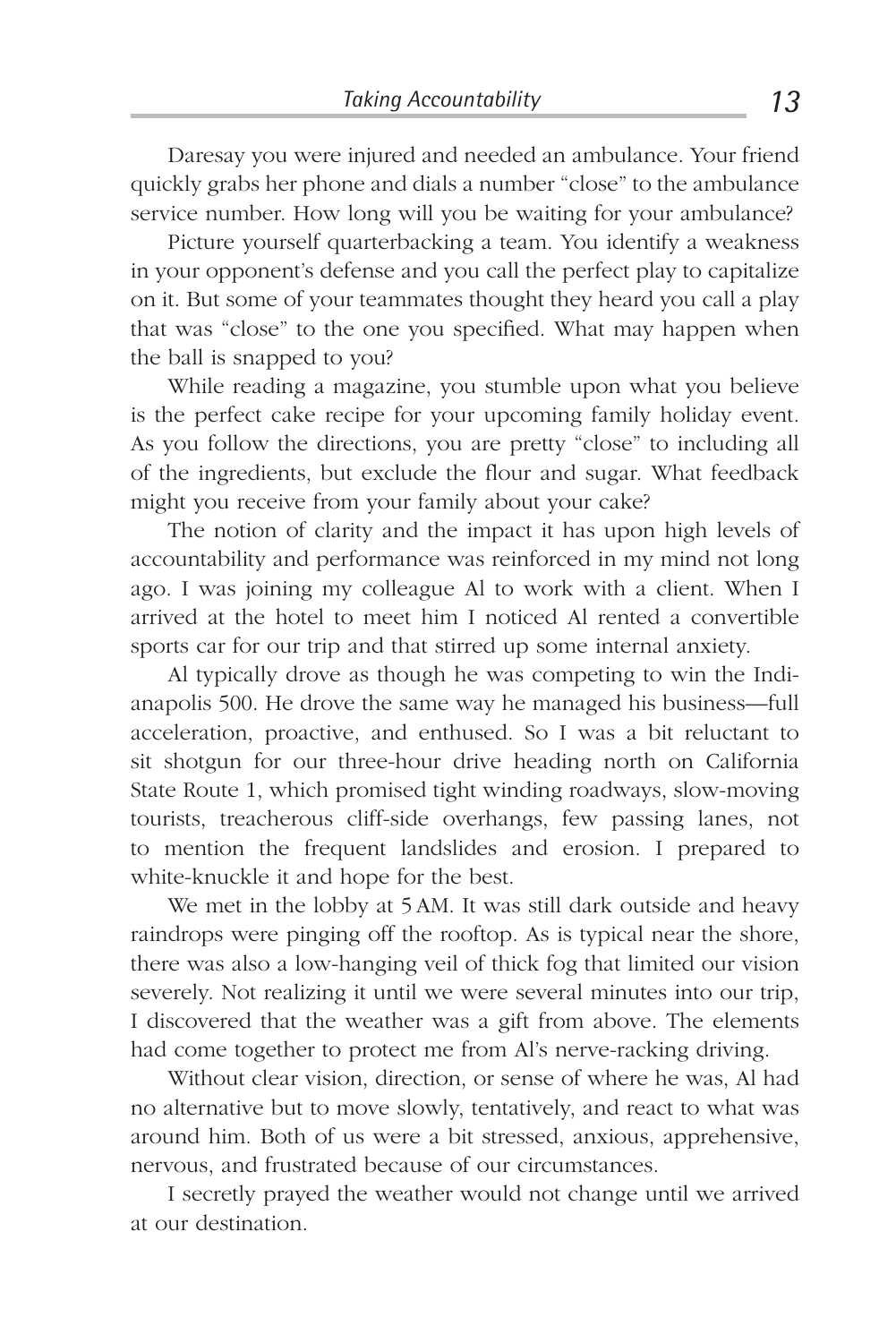Al's cautious driving fortified a crucial business lesson and foundational leadership practice: the importance of a well-articulated and crystal-clear vision of where you are going, that connects to the head and the hearts of those you are relying on to help you get there.

Exemplary leaders paint such a vivid picture of the future that employees can see themselves in it. When employees at all levels can see that future, and what is in it for them, they will voluntarily choose to take appropriate actions to help create it. It is like increasing the speed limit from 30 mph to 75 mph. The premise is simple actually. It is difficult to act inconsistently with how you see yourself in the future.

I am not talking about a long-winded, overly verbose vision that you often may see (but not read) hanging in a corporate lobby.

of Execution, calls them "Wildly Important Goals." What we are referring to is extreme clarity on the top two or three most meaningful results that, once accomplished, will place you, your team, or organization in a much better circumstance. Dr. Kotter referred to these desired results as "The Big Opportunities." Another colleague of mine, Chris McChesney, co-author of The 4 Disciplines

> Selecting your two or three top priority results is not a simple task. However, it is essential to establishing heightened levels of personal and organizational accountability. At any given time, organizations have so much in play (strategies, efforts, initiatives), almost all of which are important, that asking senior leaders to select just two or three is challenging, yet absolutely vital.

> There will always be more good ideas than capacity to execute on them. If every "good idea" and every goal your team or organization is targeting becomes a top priority result then you end up with no focus. If everything becomes a priority, then nothing is a priority and the result is a giant blur that chokes performance and effectiveness. The law of diminishing returns takes over and you will end up with poor to mediocre outcomes with all of your objectives. When employees are overwhelmed with a plethora of priorities, they default to a focus of being "active" rather than focusing on what matters most: your top priority results. Activity alone does not guarantee desired results will be achieved.

> The key is to create unmistakable clarity on the top two or three top priority results that exist at this particular point in time that, when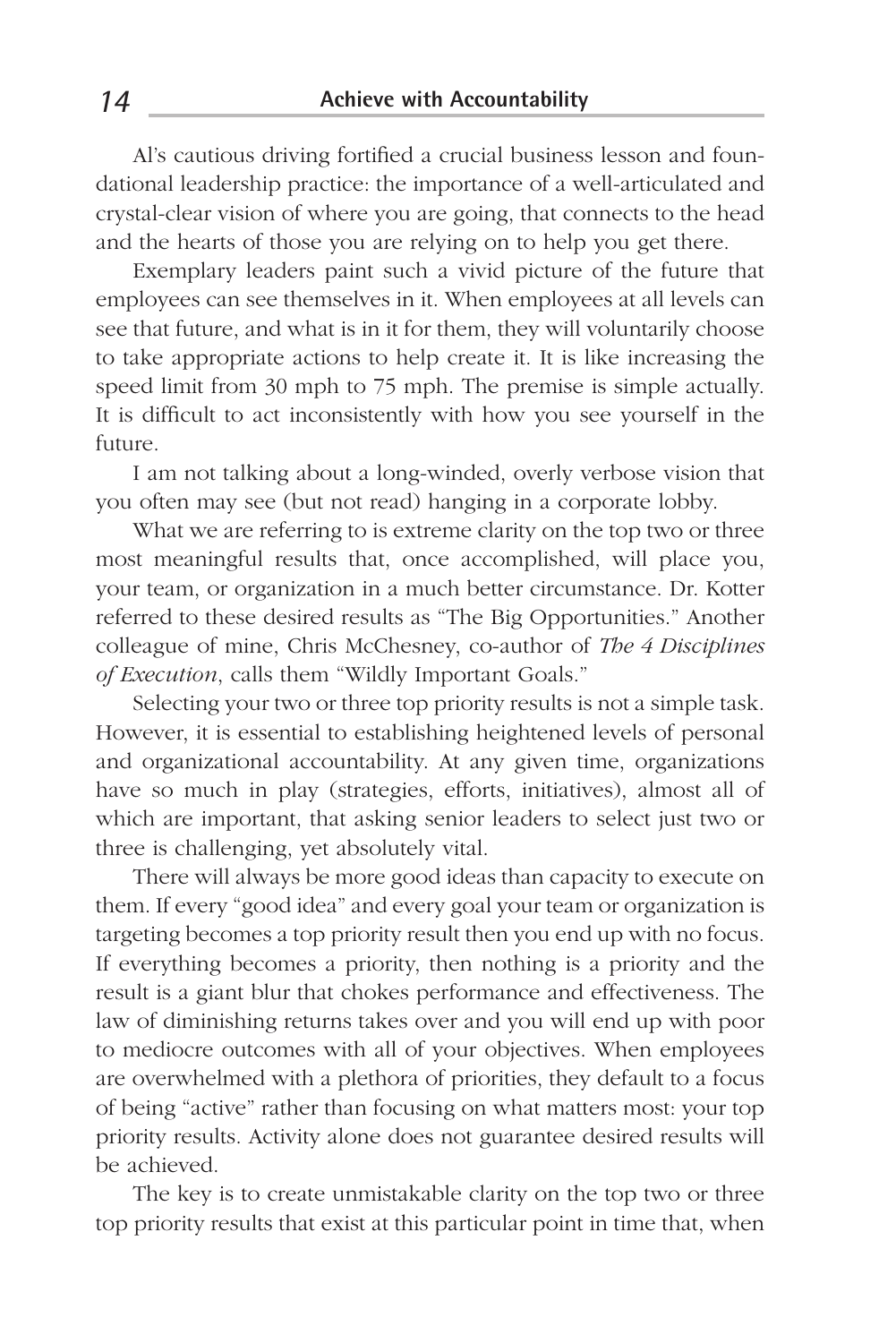accomplished, will bring about the highest return. Once one or more are realized, new top priority results replace them. The top priority results are not static, but rather dynamic based upon external and internal driving forces.

Metrics are essential for focus and guidance, but your desired results should be outcomes from achieving those metrics. The selected outcomes must benefit all stakeholders and members of the team. A groundswell of momentum and waves of passion can be generated for a cause, but almost never for a metric.

Finally, the outcomes must be precise so that everyone involved is clear on what success looks like. Desired results such as "to be the industry leader," or "become world-class," may be admirable and worth pursuing, and not many would argue with them either. But they do not provide the absolute clarity necessary. As an employee, these may sound great to me, but I am probably asking myself what exactly do I need to do to help us be the industry leader, or become world-class? How close are we? How will I know when we get there? What does it look like?

When a vision, outcome, or set of desired results, is foggy, cloudy, hazy, or nebulous, employees will act and feel the way Al and I did during that trip: stressed, anxious, apprehensive, worried, nervous, unsure, and frustrated. They will be reactive, tentative, slow-moving, and lack engagement. Those feelings and actions asphyxiate optimal performance and stifle accountability.

> Imagine Al driving on that same road on a clear, sunny day. I did, and I experienced how he behaved and felt: engaged, fast-moving, proactive, empowered, confident, assertive, poised, and with a cando mindset.

> The same thing holds true in the business world. Clarity on mustachieve desired results will generate those same desirable behaviors and feelings.

> Close is not good enough. Unmistakable precision and accuracy are imperative.

## **Shine the Spotlight on the One and Only**

There are times when even the best intentions inadvertently undermine the development of high levels of accountability, engagement,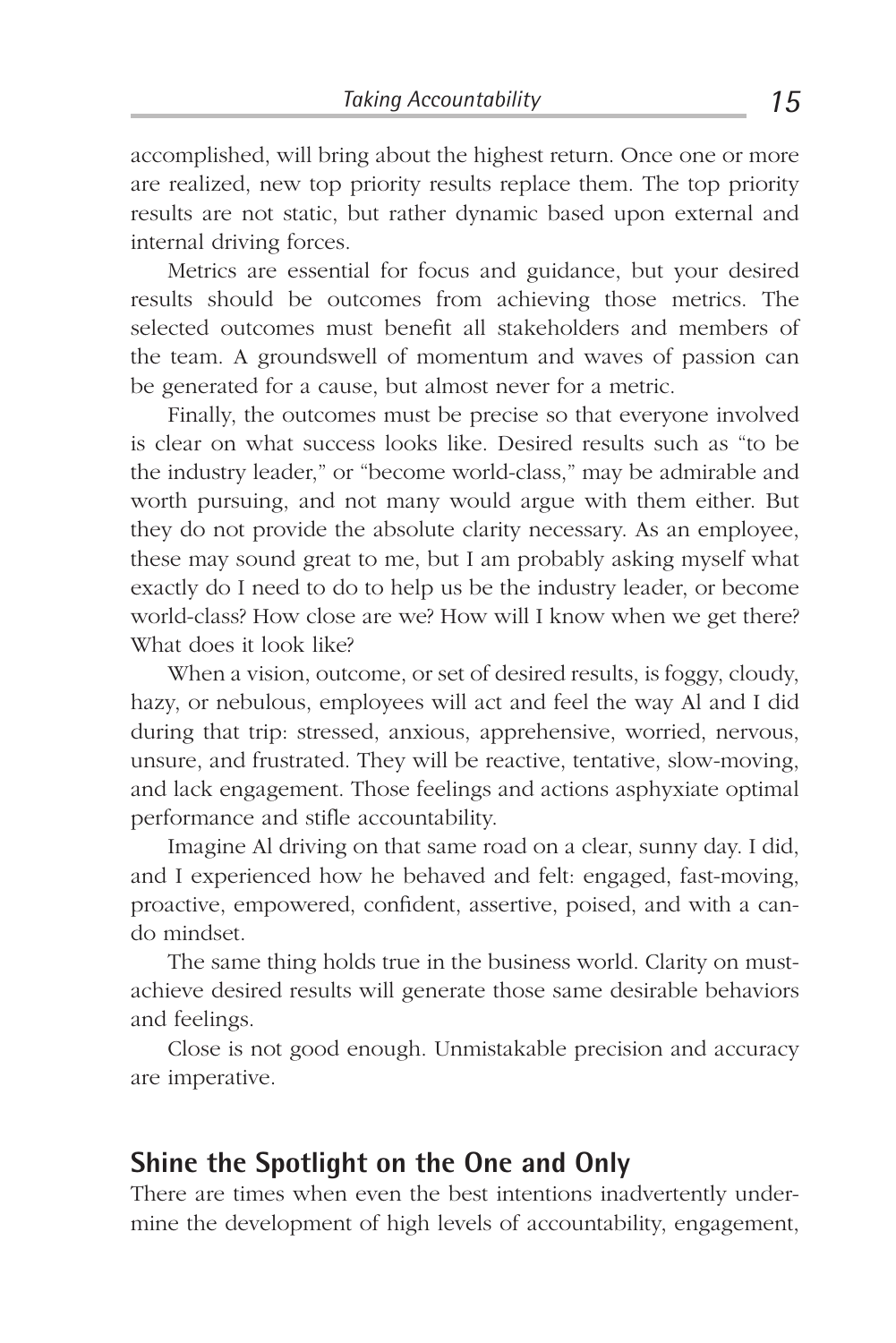collaboration, and teamwork. The scenario that played out with Cameron Medical is a classic example.

At the annual sales conference, Barbara's opening comments, clear vision of the future, and the benefit it would bring to all in attendance created excitement. The conference was in full swing and the 720 salespeople attending hungered to learn more about the new products as well as the new sales plans and quotas.

Barbara was the newly appointed senior vice president of sales at Cameron Medical. She and her team were confident that the new products and technology now available to their clients had set up Cameron Medical to have perhaps their best year ever.

The sales force was adrenalized to learn that cross-selling and collaborating with sales representatives from other regions would be instituted. This change in approach would allow them to increase individual sales and ultimately their income.

The remainder of the conference agenda included a heavy focus on product-training, consultative-selling skills, and developing regional sales plans.

Nancy, David, and Tony had started with Cameron Medical together seven years prior and had forged a strong friendship over the years. Although in different regions, they supported, encouraged, and helped one another over the years. As the regional teams were assembling to move into their breakout rooms, the three friends committed to meet for a drink following the regional team dinners on day three.

> The next two days were a whirlwind. Intense product and sales training were followed by detailed specificity and discussion of regional sales plans. The processes and guidelines for the newly adopted strategies of cross-selling and collaboration with salespeople in other regions were introduced and meticulously covered. Over the three days, excitement about the future possibilities swelled.

> The regional vice presidents devoted the final afternoon to focusing on regional revenue goals and individual revenue assignments.

> With the conference concluded, it was time for the three friends to meet up. David was the first to arrive and spotted a table in the back corner. He sat down, and was soon joined by Nancy and Tony. The three friends all appeared exhausted, but upbeat. It had been a demanding and intense, but rewarding three days.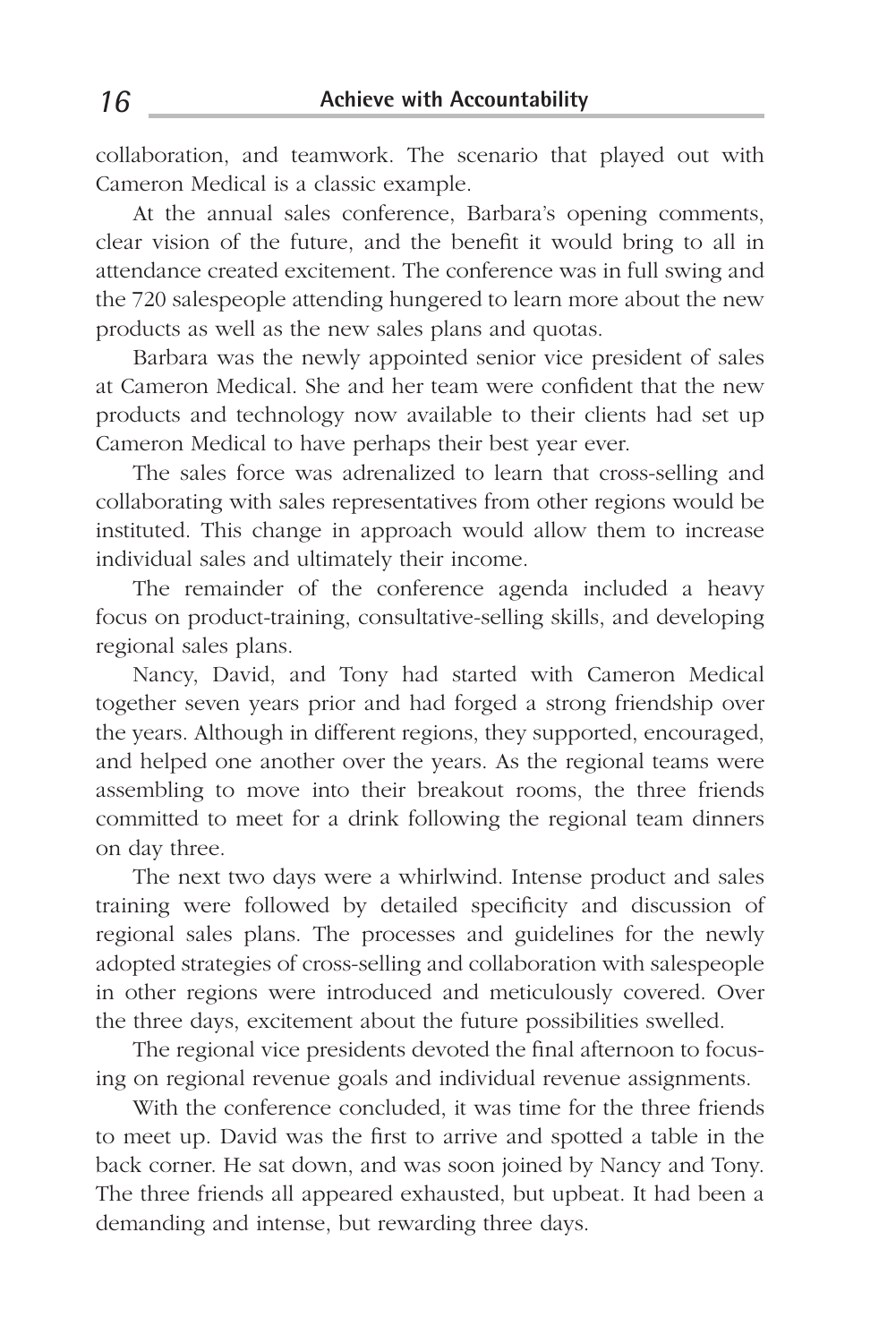The friends spent time catching up on family and talked about the new products and sales processes. All three agreed the new products and processes would set them up to have their best year ever.

The conversation quickly turned to the regional and individual sales contributions their vice presidents introduced during the regional breakout meetings.

"These new products are exceptional, but the increase in my revenue target is substantial and has me more than a little bit worried," Tony admitted to his friends.

"Really?" Nancy replied. "I am feeling pretty good. My assignment is almost identical to what I had last year. Your numbers seem more aggressive than ours."

"I am glad I do not have your number, Tony. I think I might be able to hit 100 percent of mine even though it is more than what I have done in my best years," David said with some tentativeness in his voice.

❦ ❦ box and take risks," Tony disclosed. "We were told that it will be a stretch and will require us to be more innovative and creative, and push us to think outside of the

> "The message we received was different," Nancy divulged. "We were told to stick with what has worked and not to change our approach dramatically."

> "Even with the new products, growing to \$1.4 billion will be tough," Tony added.

> "What do you mean \$1.4 billion?" asked Nancy. "Walt told our team that \$1.1 billion was the company target."

> "Wow, Maureen made us work with an organizational objective of \$1.25 billion when we were developing our plans," David confided. "It seems all of us came away from our breakouts with a different understanding of strategies and the actual organizational goal."

> As the friends talked they discovered that each regional vice president introduced different organizational goals and strategies to their regional teams.

> Tony's vice president zeroed in on the "stretch" goal that the senior team felt could be achieved if the stars aligned. David's vice president used the goal the senior team felt was more reasonable. Nancy's vice president focused on the number to which the senior team had committed to the board of directors.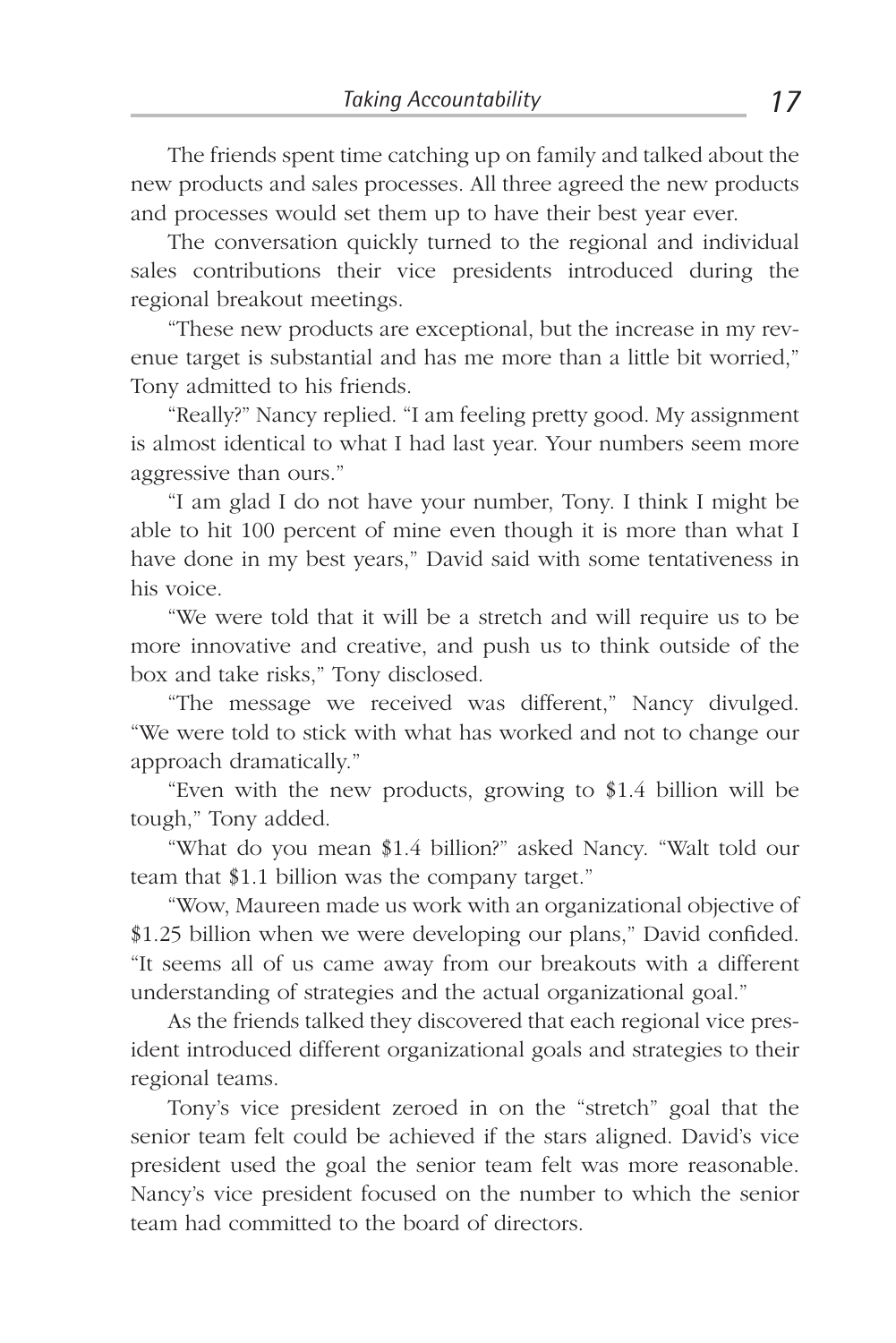Annoyed, Tony claimed, "They do not even agree with what we are supposed to go after. You know what? I am just going to do my job and focus on what I have to do. Based upon what you shared with me, Nancy, the quota they assigned me is 22 percent more than what they really need from me."

David thought aloud, "I am not sure now if my number is enough, or too much. Is it a stretch goal, must achieve, or nice to have?"

"I have made President's Club for the past six years," Nancy remarked. "If your regions are using much higher numbers than ours, how will that impact how my performance is viewed? I am confused."

The reality was Barbara and her regional vice presidents were quite confident that the new cutting-edge products coupled with the new selling strategies would easily produce \$1.1 billion in sales. That was a slam dunk in their minds and was the number provided to the board of directors.

possible  $\overline{a}$   $\overline{b}$   $\overline{c}$   $\overline{d}$   $\overline{d}$   $\overline{d}$   $\overline{d}$   $\overline{d}$   $\overline{d}$   $\overline{d}$   $\overline{d}$   $\overline{d}$   $\overline{d}$   $\overline{d}$   $\overline{d}$   $\overline{d}$   $\overline{d}$   $\overline{d}$   $\overline{d}$   $\overline{d}$   $\overline{d}$   $\overline{d}$   $\overline{d}$   $\overline{d$ In their hearts, they believed that \$1.25 billion was more likely and that if everything fell into place perfectly \$1.4 billion was possible.

> Similar scenarios play out often in organizations of all types, and although planting a stretch goal in the minds of those you are relying upon is well intended, often it triggers negative consequences.

> The lack of clarity and complete alignment around one specific desired result for Cameron Medical led to confusion, miscommunication, misunderstandings, mistrust, cynicism, apathy, stress, frustration, and isolation.

> The enthusiasm, engagement, passion, and energy infused throughout the sales force was demolished by lack of alignment on the part of the senior executives.

> Upon discovering the unintended consequences of their actions, the leadership team at Cameron took measures to wipe out any confusion. Though it took several weeks of focus, attention, resources, and time, the senior team at Cameron eventually mobilized the sales force to rally around one metric, \$1.3 billion, and the desired behaviors for flawless execution.

> Cameron Medical closed out the year with sales of \$1.37 billion. Their best year ever.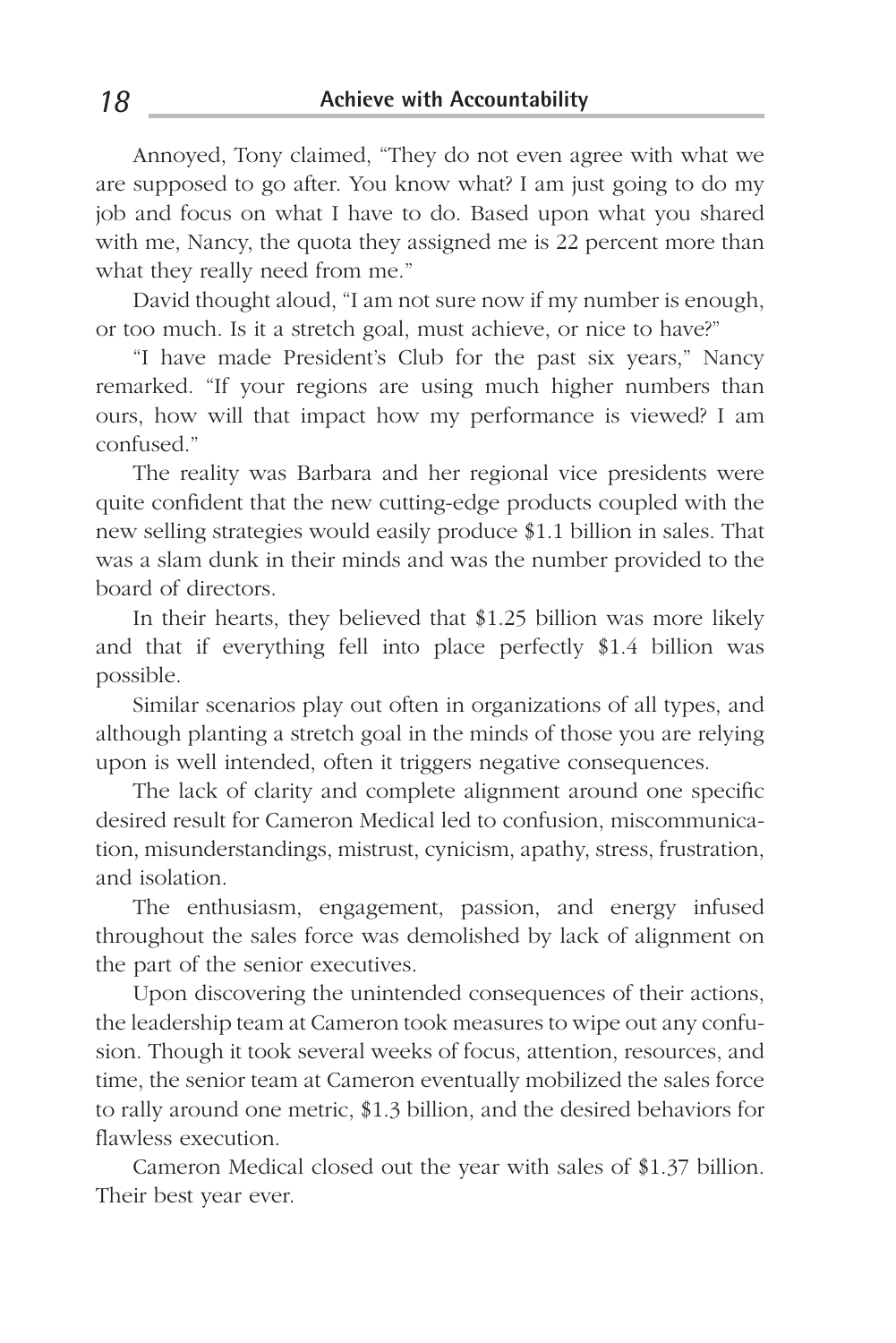## **An Unexpected and Illuminating Discovery**

My former colleague and mentor, Tom Peters, co-author of In Search of Excellence and many more best-selling books, once told me, "If leaders would just get out of the way, most organizations would achieve incredible results." His thinking was that senior leaders should spend more time visioning, strategizing, and removing obstacles, and less time directing.

George S. Patton put it this way, "Never tell people how to do things. Tell them what to do and they will surprise you with their ingenuity."

We could not agree more with both of them. When leadership (at any level) provides pristine clarity on top desired results, employees will astonish and amaze. Angela experienced it firsthand with her team at Lakeshore Bionics.

For the four months of her sabbatical, she would be completely out Angela was uneasy to the point of being distressed about her impending leave. She confided to me that she had been losing sleep dwelling on what might happen during her absence. In less than three weeks Angela would be taking leave for health-related issues. of touch with anyone from Lakeshore Bionics.

> "We are in the midst of implementing new systems and structures that are integral to all functions within Lakeshore Bionics. All eyes are on my team right now. Anything short of awe-inspiring success will be viewed as disappointment.

> "There is a lot riding on this. Lakeshore's recently announced growth plans, new strategic partnerships and distribution channels, my team's future, and, as selfish as this may sound, my position here. There are a lot of people counting on my team right now."

> Over eighteen years, Angela had climbed her way to a senior leadership position with Lakeshore Bionics. She described her leadership style as a bit controlling, hands-on, directive, and with a heavy dose of managing the actions of her people. Her belief was that without her presiding over their actions it was wishful thinking on her part to expect much.

> Having the opportunity to provide coaching and consulting to Angela over the prior two months, I can attest that her self-assessment was spot-on, and perhaps a bit light on the "command" sentiment.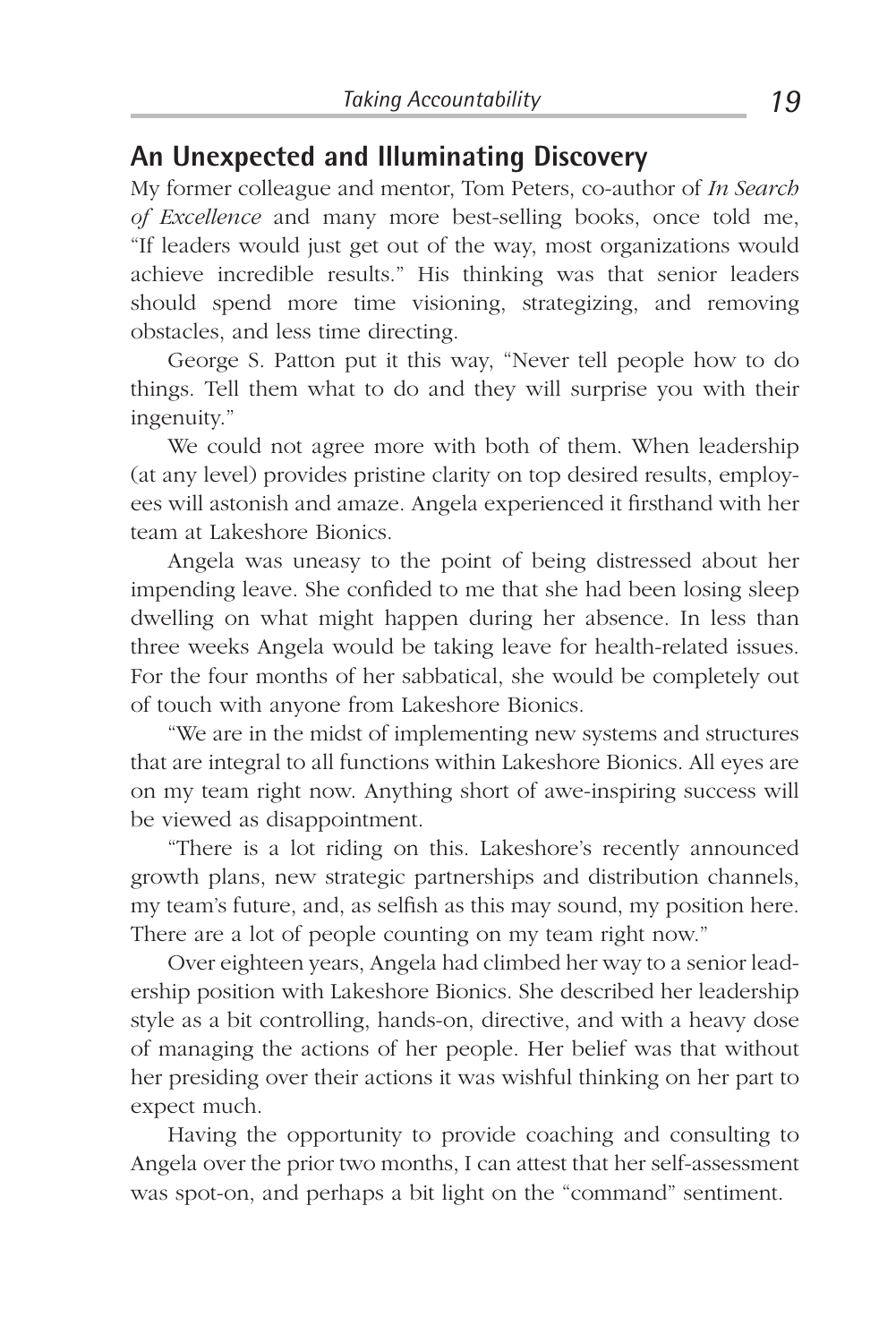It was obvious why she was feeling anxious, stressed, and apprehensive. Angela clearly did not believe her team could pull this off without her.

I encouraged Angela to spend focused time to visualize what success would look like upon her return.

Angela meticulously crafted her vision of what she was hoping her team would achieve in her absence. She spent two weeks agonizing over and detailing every one of the most crucial results that must be realized, why they were important, and how success would be measured.

A few days prior to her departure, Angela shared her vision of success with a small team of her key leaders and managers. The sparkling clarity of what was expected was unmistakable to everyone. They were aligned and committed. Yet, Angela was still distraught.

Upon her return four months later, Angela was astonished to find her team had far exceeded everything she had hoped for. Although pleased, she was puzzled. How did this happen?

❦ ❦ was so clear in her presabbatical communication detailing her vision As Angela talked with her team, she learned that because she of success and specificity in clarifying the top desired outcomes, her people had no problem figuring out how to make them reality. In fact, she was astonished with the level of innovation, creativity, and ingenuity her team displayed during her absence.

> The results she needed her team to produce were so precise, measureable, and memorable that each team member knew exactly how they contributed, no matter their role.

> She discovered she did not have to waste time, energy, and effort on directing, telling, enforcing, and instructing her people. She stumbled upon a key leadership practice of creating a highly accountable culture. Angela learned that if she was precise and clear on the desired results her team must accomplish, they would figure out how to get it done. Angela found that when what is expected of them is clear, her team would voluntarily tap into their discretionary performance area to give more than what is required to achieve what matters most.

> With this crucial learning as motivation, Angela's thirst to learn more was unquenchable. By internalizing, practicing, and implementing the best practices of fostering a high-performing and accountable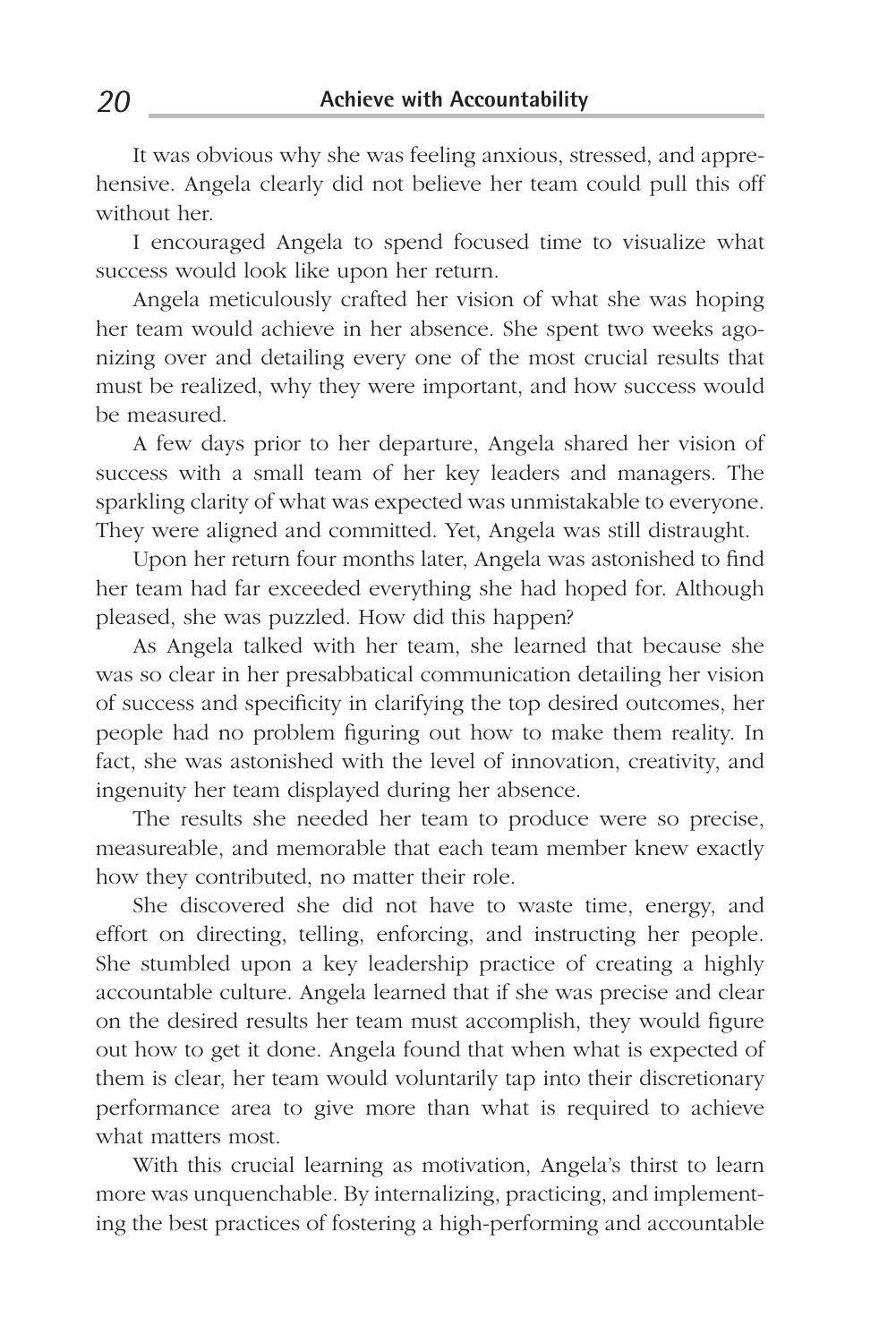team, she developed into what her CEO called a model leader that he encouraged others to emulate.

## **Do They Know the Rules of the Game?**

There is a considerable difference in the degree of engagement, commitment, passion, and personal accountability possessed by employees coming to work every day playing to win, versus those playing not to lose. This is not a subtle issue. Are your employees coming to work every day trying to keep their heads above water, or are they focused on what they can do to further the cause and help the organization move closer to what matters most? Lack of clarity breeds the mindset of playing not to lose and brings about inaction, confusion, misunderstandings, lack of alignment, anxiety, frustration, and ultimately resignation to a "just doing my job" mindset that smothers peak performance and accountability in any organization.

❦ ❦ of the "day-job" mentality takes over and employees can easily allow Deprived of the "rules of the game" and immaculate understanding of what matters most (must-achieve desired results), the tsunami themselves to be sucked into the trap of busywork.

> The leadership team at CVP International embraced this idea and used it to develop a culture with unsurpassed levels of accountability, ownership, collaboration, and engagement.

> Debby, the senior vice president of human resources at CVP International, invited me to meet with the company's senior team of nine. CVP International partners with local and international organizations to promote social and economic change throughout the world. A highly successful firm over the years, they were looking to become even more effective. Debby shared with me that Robert, her CEO, held the topic of accountability near and dear to his heart. Her belief was that Robert would embrace the opportunity to create even higher levels of accountability among all employees.

> The firm was considering several options to further develop their personnel in order to leap to the next level of performance. We were offered a window of four hours to meet with the senior leadership team, share a bit about our work, and present the case for enhancing levels of personal accountability as the most viable and beneficial option. Debby coached me in advance, sharing that these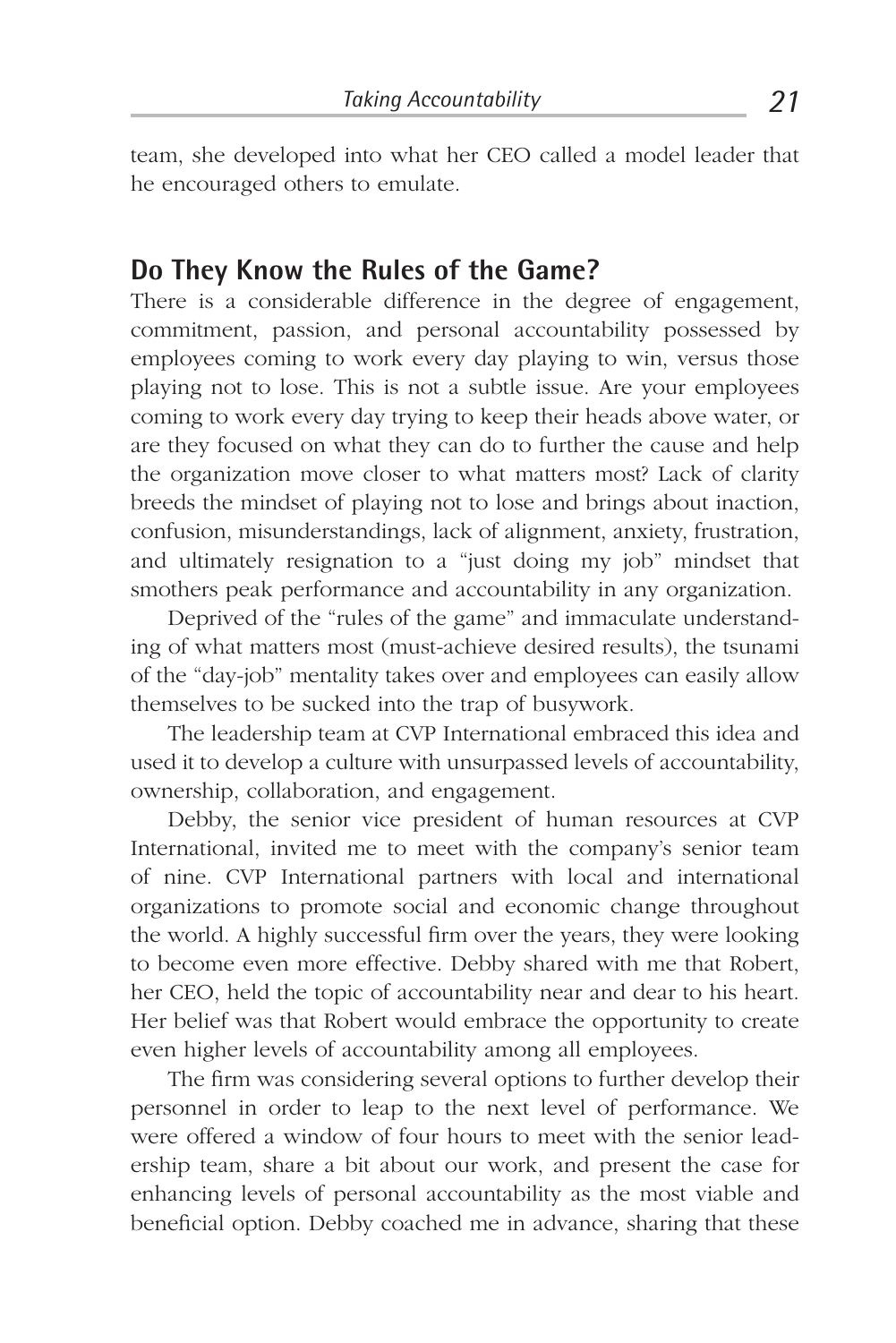team members would be skeptical. They had already been pitched by several other firms, and were growing weary of the dog and pony shows. Debby confided that she had had to do a lot of "internal selling" simply to get this team to submit to yet another consultant's presentation. We were warned that some might choose not to show up.

Prior to our meeting with the team, Debby was able to secure a thirty-minute telephone conversation for us to speak with Robert in order to gain a sense of what was most important to him and what he believed would propel them to the next tier of greatness.

During that conversation, we asked Robert what were the top two or three most important things his organization must achieve over the next twelve to eighteen months. This is not a simple question to answer for any CEO. There is so much that must be done in organizations, and to narrow it down to only two or three top priorities is incredibly difficult. Robert spent the next twenty-five minutes whittling down a list of eighteen important goals down to what he believed were the three "must-achieve no matter what" desired results.

With only a minute left in our telephone appointment, we asked one final question to Robert, "What percentage of your employees know that these are the three most important results that must be achieved?" Without hesitation, Robert confidently responded, "At least 90 percent."

> We thanked Robert for his time and told him we looked forward to meeting personally the following week.

> Debby escorted us into the boardroom thirty minutes before the meeting. While we were setting up, Karen strolled in and, without introducing herself, grumbled, "How long is this going to take?"

> As the next five members of the leadership team arrived, I noticed their excitement about spending four hours with me mirrored, or was substantially less, than Karen's.

> Jim arrived and stated that Derek and Ken chose not to attend as their mornings had filled up and they did not have time for this. Robert was the final member to arrive. He had just finished a call with a colleague in Nigeria, and it was obvious from his demeanor that there was an issue weighing on his mind. Based on what appeared to be a common sentiment in the room—not much interest in being there—we decided to alter the planned approach.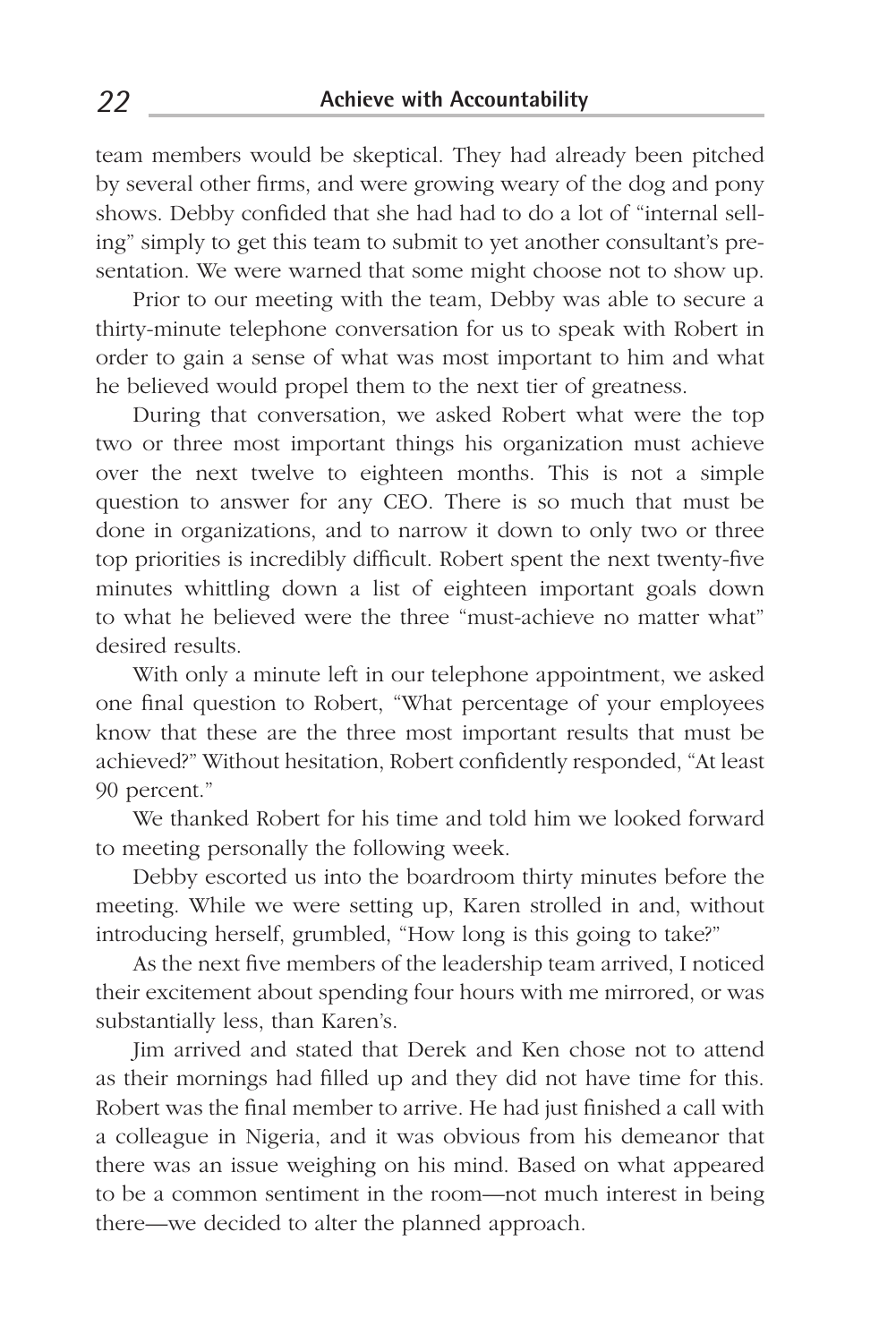Instead of starting with the standard introductions and niceties, along with a quick overview of our work and sharing our understanding of what they were hoping to achieve with whatever firm they chose to partner, we opted for another tactic.

"Before we start, would you open up the materials we developed for you to page six? We know your time is valuable and you all have a lot on your plate. So, let's jump right into this.

"You will see that page six is a blank lined page. Without discussing with your colleagues, write down on that page the answer to the following question, 'If you were sitting in Robert's office and asked him what the top three must-achieve desired results this organization must absolutely realize over the next twelve to eighteen months, how would Robert respond?'"

The facial expressions of the team were priceless. We could only imagine what they were thinking. Seven perplexed faces looked at us and then at each other, wondering what in the world they were doing here.

respond. We will give you five minutes to think about it." "Go ahead. Write them down exactly as you believe Robert would

> Robert glanced at us with what seemed to be calm assurance. You will recall that he confidently claimed to us during our telephone discussion a few days earlier that at least 90 percent of all employees, not just his senior leadership team, would be able to answer that question exactly the way he did.

> As the other members sat in silent contemplation for two, three, then four minutes without writing anything in the materials, Robert's optimism turned to concern bordering on dismay.

> "One more minute to finish your list, team. If you cannot come up with three, write down at least one," we told the group.

> "Now that you have your list compiled, we have two more requests for you team. Next to each result that you recorded, please write down two numbers for us. First, what percentage of your sixty-seven hundred employees would answer the question exactly the way you did? We will give you one minute to write down that percentage.

> "Secondly, how are you measuring the result? In other words, what is the metric you are using? For example, if you wrote down that we must achieve optimal customer satisfaction, how are you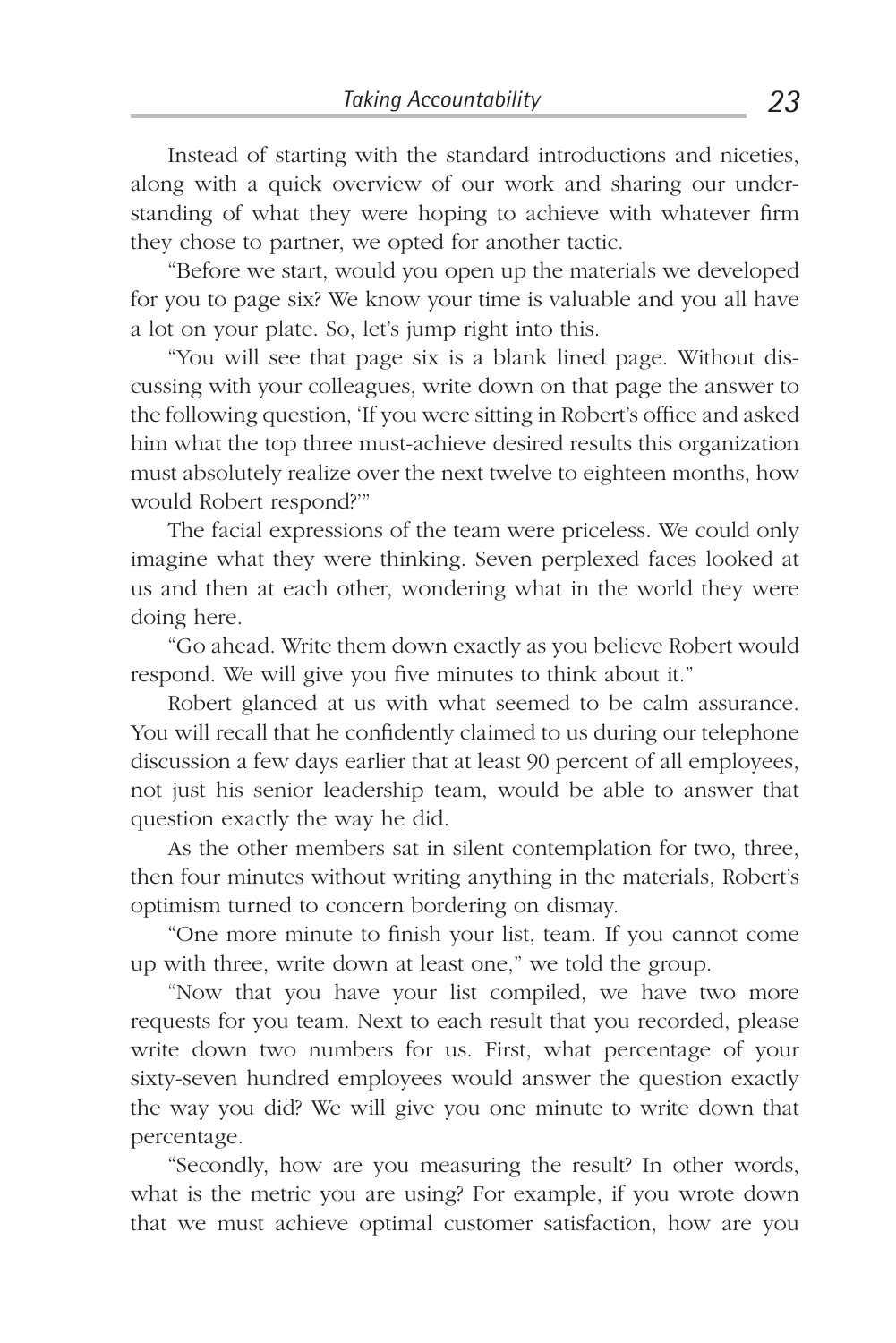measuring that? What is the metric, or result, that you must achieve, and where does the organization stand against that metric today?

"Okay, so let me capture these on the whiteboard. Karen, share with me just one that you recorded on page six."

"Well, I am not sure this is right, but I wrote down 'employee satisfaction.'"

"Great. How many of you in the room, by show of hands, wrote down 'employee satisfaction'?"

Two hands went up, and Robert's was not one of them.

"So, Karen, what percentage of your sixty-seven hundred employees would have responded exactly as you did?"

Shyly and almost inaudibly, Karen said, "I wrote down 95 percent."

"Okay, great. So let me note that on the whiteboard.

Attempting to be humorous, we suggested to Karen, "So two out of seven members of your senior team had that as a must-achieve desired result, but you believe 95 percent of all employees would have stated that result?

❦ ❦ "And finally, Karen, what is the metric you are using to measure that result?"

> Karen whispered, "I did not get that far. I am not sure how we measure that."

> "No problem at all. Karen. Let's move on to another one. Jim, share just one that you have on your list."

Reluctantly, Jim offered, "Healthy EBITDA."

"Perfect. So how many of you in the room had EBITDA on page six?"

One other hand went up. Yes, of course, it was the chief financial officer.

"Okay Jim, what percentage of your sixty-seven hundred employees would have answered exactly the way you did?"

"Well, I had written down half, but based upon what I am seeing here, I want to adjust that now."

"For now, let's use what you have. What is the EBITDA metric that must be achieved?"

"We need to be at 12.7 or better."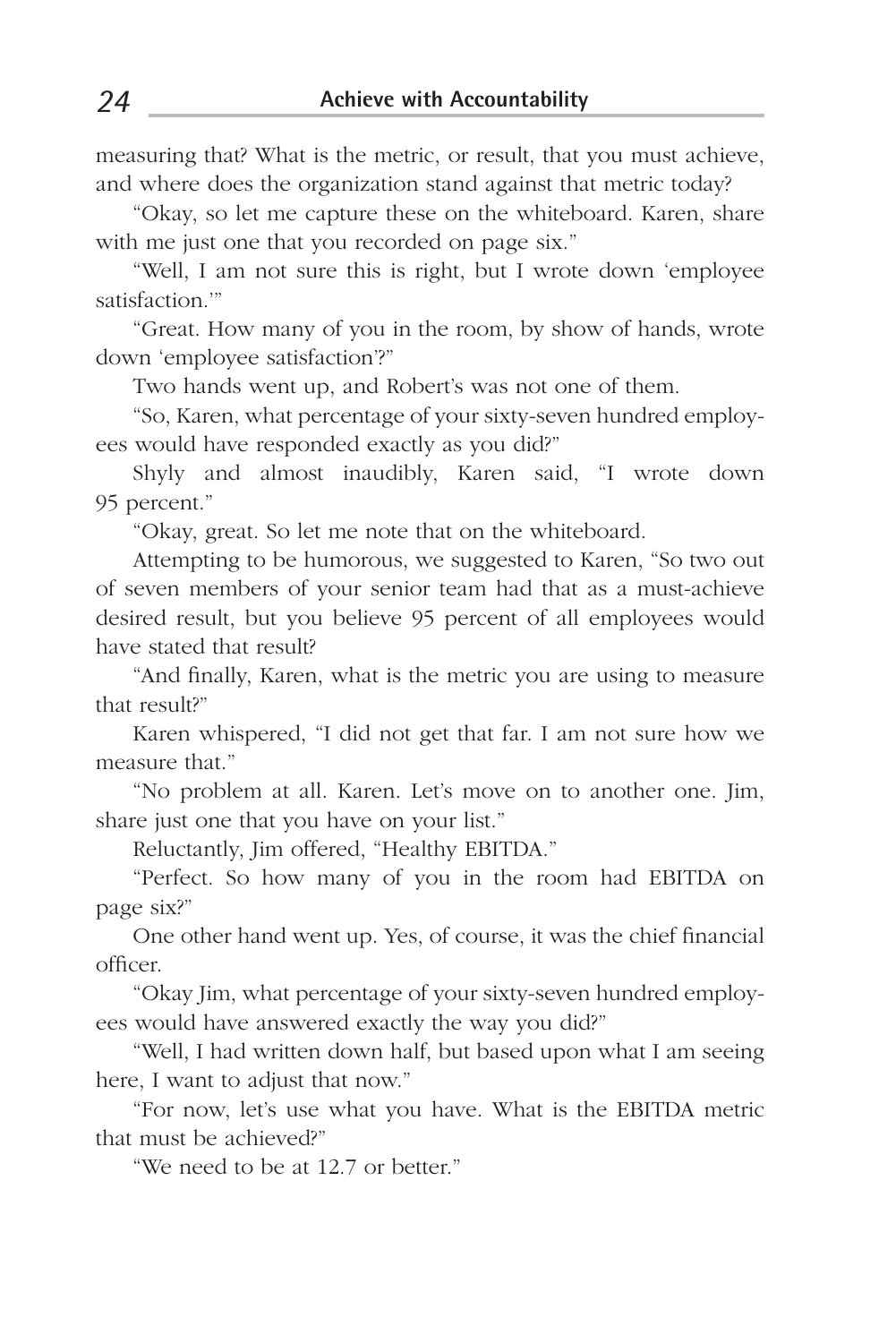"And Jim, how many employees would know that number, or for that matter, would know what EBITDA is and how they contribute toward improving that metric?"

Humbly, Jim responded with, "Few to none."

This exercise went on for another ten minutes. As the list of top three desired results swelled to nineteen, we could see that Robert had a moment of self-discovery. He allowed the conversation to go on for another five minutes and then asked if he could speak with his team.

As we have discussed to this point, clearly defined desired results are foundational to cultivating high levels of accountability. See figure 1.1 for common consequences when this principle is absent, and for a partial list of some of root causes.

that list may have ballooned to thirty or more. I would like Mike "This has been eye opening for me. I need to take ownership for our lack of alignment around what is most important. I assumed you all knew. I failed you. I was certain that all of you would answer Mike's question with the same three results I identified with him on the telephone last week. I was wrong. If I did not stop this exercise



**FIGURE 1.1** Lack of Clarity: Consequences and Sampling of Root Causes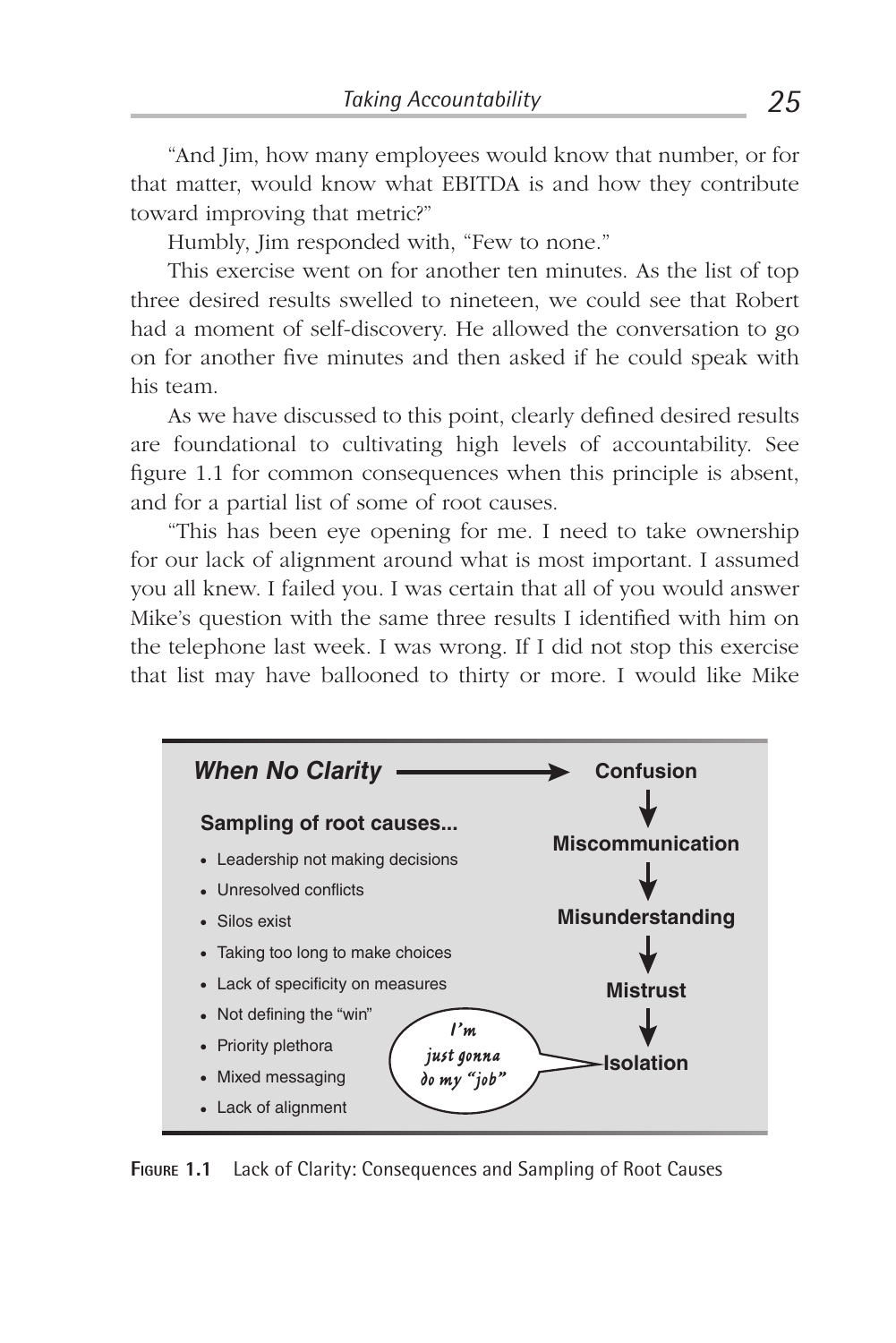to help us come to agreement on and help us create clarity and alignment around the top three must-achieve desired results for this firm. Then we must do what is necessary to make sure all sixty-seven hundred of our employees know those results are what we want them to take accountability to help us achieve. Everything they do should contribute to assuring we achieve those results."

All seven members enthusiastically agreed.

Sandra asked, "I see the value in everyone knowing the most crucial desired results, but I am not sure I get the whole 'metric' thing. Why is developing a metric for each one so important? Is not just knowing what is important effective enough?"

play and, more important, how to win. If I do not know how to win, "A very valid question, Sandra," I replied. "And the reason is rather simple. If employees do not know how we are measuring success, and where we stand today in relation to our desired state, how can they possibly show up daily and make a conscious decision about what they can do each day to take accountability to help move the needle in the right direction? It would be like opening up a board game with hundreds of pieces, but no directions detailing how to how can I possibly make a purposeful decision about what action I can take to do so?

> "Another bonus is that employees are at their best, and most engaged in their work, when they believe they are playing a winnable game. The highest standard to which a leader can aspire is if they are creating a winnable game for those they lead. To do so, everyone must know how we are keeping score and what the score is today.

> "Suppose this huge whiteboard in the front of this room was instead a window and that we were five floors up looking over a playground basketball court. Close your eyes and create this picture in your mind. On that basketball court are a bunch of kids in the middle of a game. Assume we cannot see any scoreboard, but we know they are keeping score based on the behaviors they're displaying. Tell me what you are seeing that suggests you know they are keeping score?"

The group in the room rapidly began to shout out responses.

- ◆ "They are high-fiving each other after a basket."
- ◆ "I see them supporting and encouraging each other."
- ◆ "They are playing hard, hustling, and giving it their all."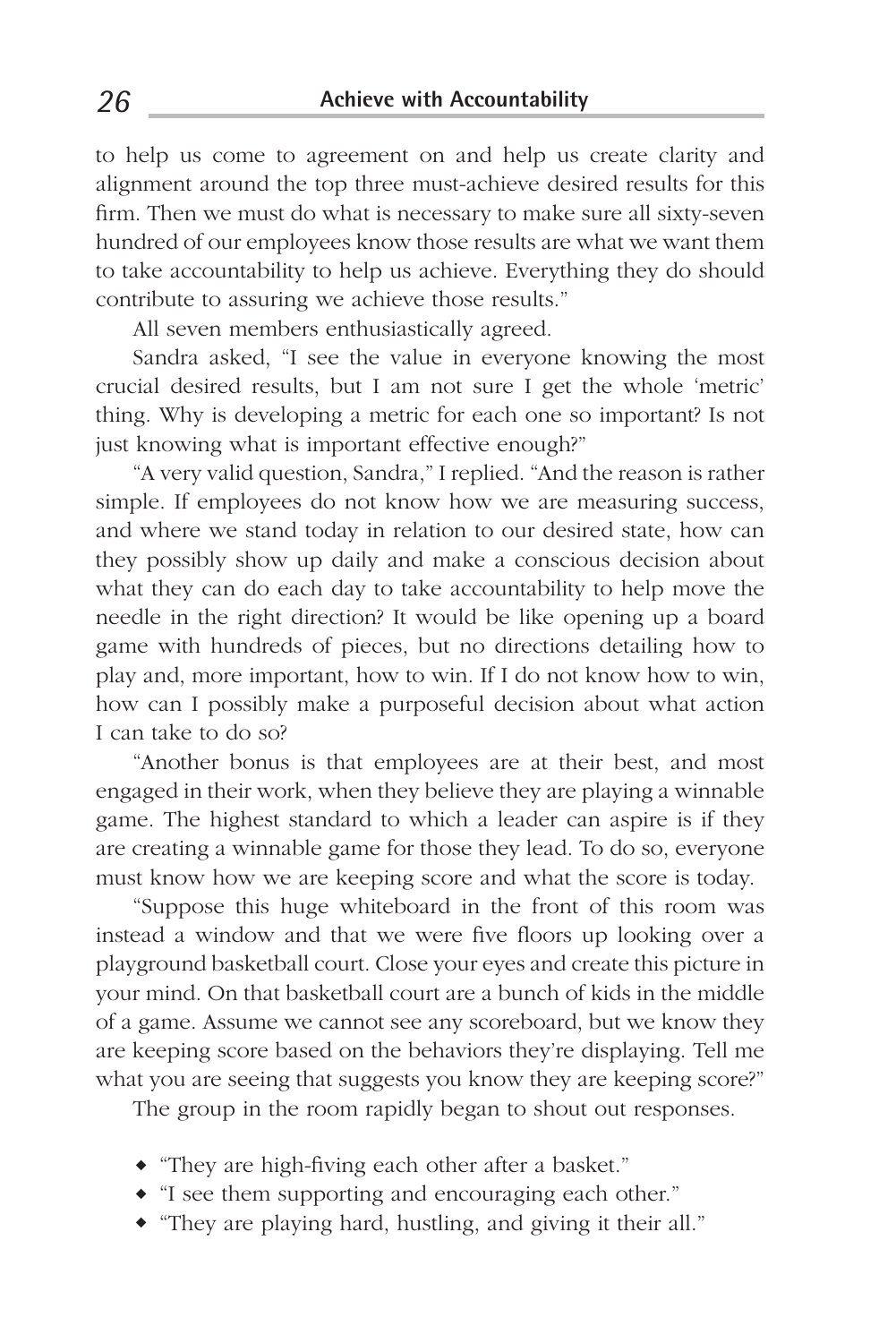- ◆ "They are cheering for one another."
- ◆ "They are engaged and focused."
- ◆ "They are talking to each other and giving advice and feedback."
- ◆ "Everyone is contributing. Even the subs on the bench are involved and energized."

"That was a simple exercise demonstrating how the power of keeping score ignites a variety of beneficial behaviors. Are those the types of behaviors you believe would contribute to creating a culture of accountability within CVP International?"

The message was received loud and clear.

the attitude and demeanor of the culture. After six months of concerted effort by Robert and his entire team to adopt and implement this key accountability principle among others, Robert called us with an update. He reported that the board of directors commended him and his team for leading the organization into heights of performance they never believed would be realized. Furthermore, they confided that they sensed a positive difference in

> Robert went on to share a story about his recently hired new chief of party in Nigeria. After being on board for less than a week, Dikembe knocked on Robert's door and, unsolicited, offered his plan to help the firm achieve the three must-achieve desired results that the team identified several weeks earlier.

> "Evidently," Robert exclaimed, "the constant discussion about these three results among all employees within the organization and the fact all meetings begin with a thirty-second reminder of how that meeting will help move us closer to one of the results was eye opening for him. Dikembe divulged that the abundance of visual reminders and employee passion inspired him to proactively seek me out to pledge his alignment and dedication to doing whatever it takes to make sure we achieve them all."

> Creating a winnable game for your team or your employees is compulsory to cultivating a highly accountable organization. Employees at every level must be keenly aware of the rules of the game: the desired results; how each of those results is being measured; and where the team or organization stands today in relation to the desired metric (what must be achieved).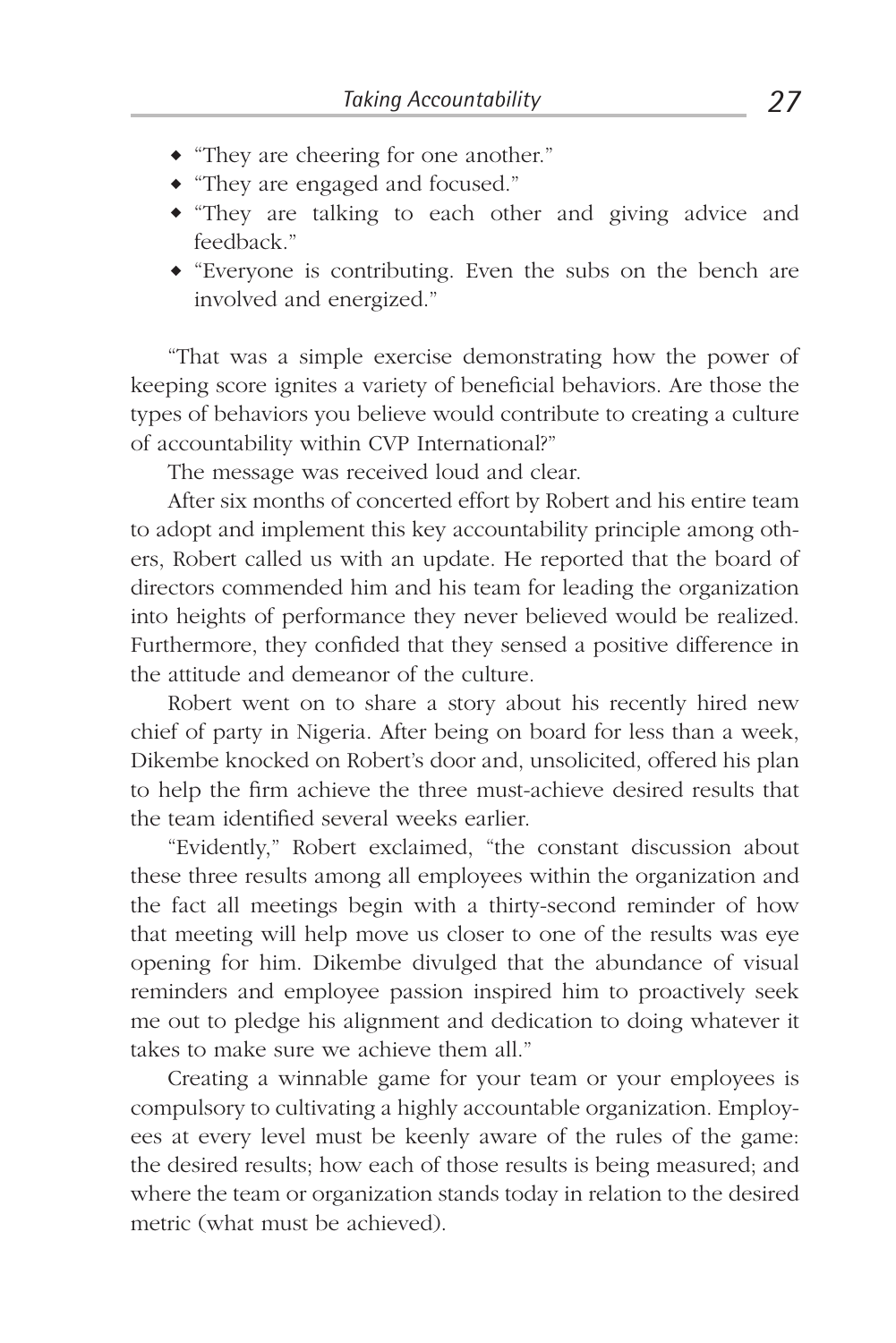Heightened levels of employee engagement, commitment, creativity, perseverance, alignment, collaboration, and morale are additional bonuses resulting from this key principle.

## **Key Learnings to Internalize**

#### **One:**

There is what some may call a gravitational force that pulls people into the depths of the blame-game. It can feel as if all of your friends are frolicking in a crystal-clear turquoise pool, drinking margaritas, and declaring, "Dive on in, this is great. All of these problems are not our fault and there is nothing we can do about them."

person may drop the ball, not follow through on a commitment, All individuals, teams, and organizations at some point will fall into the blame-game, and may even be justified to play it. That is human nature. We all go there. Some unforeseen event may cause disarray, spawn obstacles, or precipitate chaos. Some or not perform as expected. You may be faced with a challenge, barrier, or obstacle that is more difficult than anticipated or beyond what you feel you are capable of overcoming. A supplier may fail to produce a shipment. A colleague may make a mistake. In these instances, and the list is endless, you can decide to play the blame-game and cling to a notion of "this is not my/our fault and there is nothing I/we can do about it," or you can recognize the reality you are in and press on with a mindset of "okay, here are the realities, what do I/we have to do to achieve what matters most?" The choice made is always directly linked to the degree of ownership you or your team possess for the result. How much do you or your team truly want the result? If ownership for the result is low, an abundance of excuses and blame will come quickly and easily. When ownership is high, solutions will always become apparent.

#### **Two:**

Even when we are justified to blame someone or something for our predicament, the time we spend doing so is not time well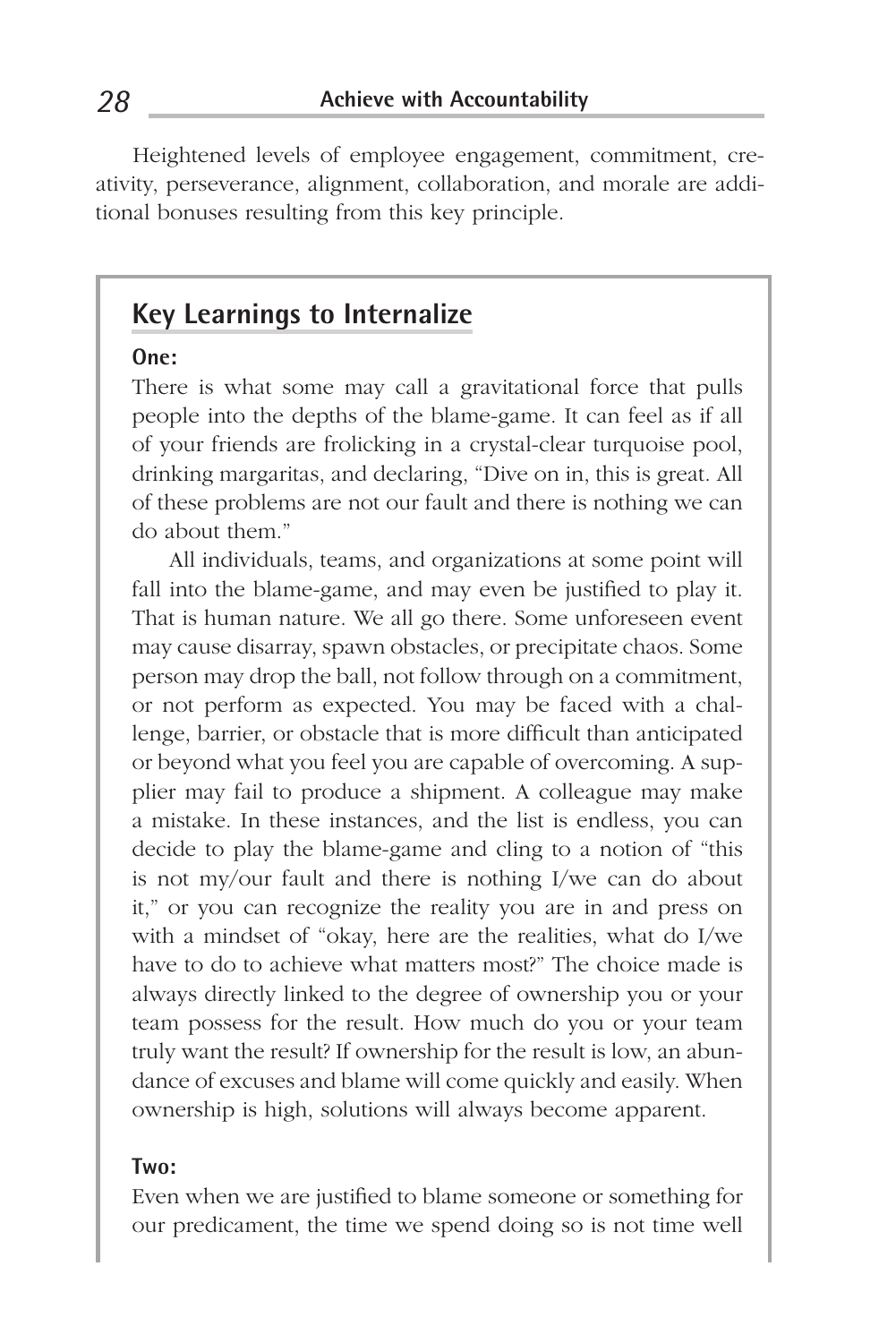spent. It may feel therapeutic to blow off steam, vent, and point the finger of blame. But it is important to be able to recognize the realities of your situation and understand that nothing meaningful, important, or significant is ever accomplished while submerged in the depths of playing the blame-game.

Think about somebody you know in your personal or professional life that seems to consistently achieve or exceed their desired results. I bet they rarely, if ever, let any challenge, barrier, or obstacle deter them from moving closer to achieving what matters most to them. This holds true for top-notch professional athletes, Olympians, musicians, businesspeople, students, parents, engineers, bankers, teachers—you get it—for anyone who has achieved anything significant, important, or meaningful.

Sometimes we need to vent and understand the reasons why By the way, it is not wrong to play the blame-game. We all do it. In the past three weeks, have you played the blamegame? If you replied no, you may not be recognizing reality. we are in our current situation. The key is not to stay there. The difference between highly accountable people, teams, and organizations and those that are not, is that they have the ability to recognize when they are playing the blame-game and possess the internal fortitude to pull themselves out of that losing proposition.

> When it comes to recognizing your realities (personal or professional), it can be helpful to consider the following powerful, but not well-known truth. Human beings are the only living creatures with the capacity and propensity for self-deception.

> In other words, do not kid yourself! Things may not be as rosy as you are convincing yourself to believe.

> Playing the blame-game is easy. It requires no effort. No action. No thought. No energy. No resources. Many people spend a lifetime playing the blame-game. They are always quick with a story, excuse, or explanation why they cannot achieve what they really want. I would venture a guess that you know some of them, or work with some of them. Beware of these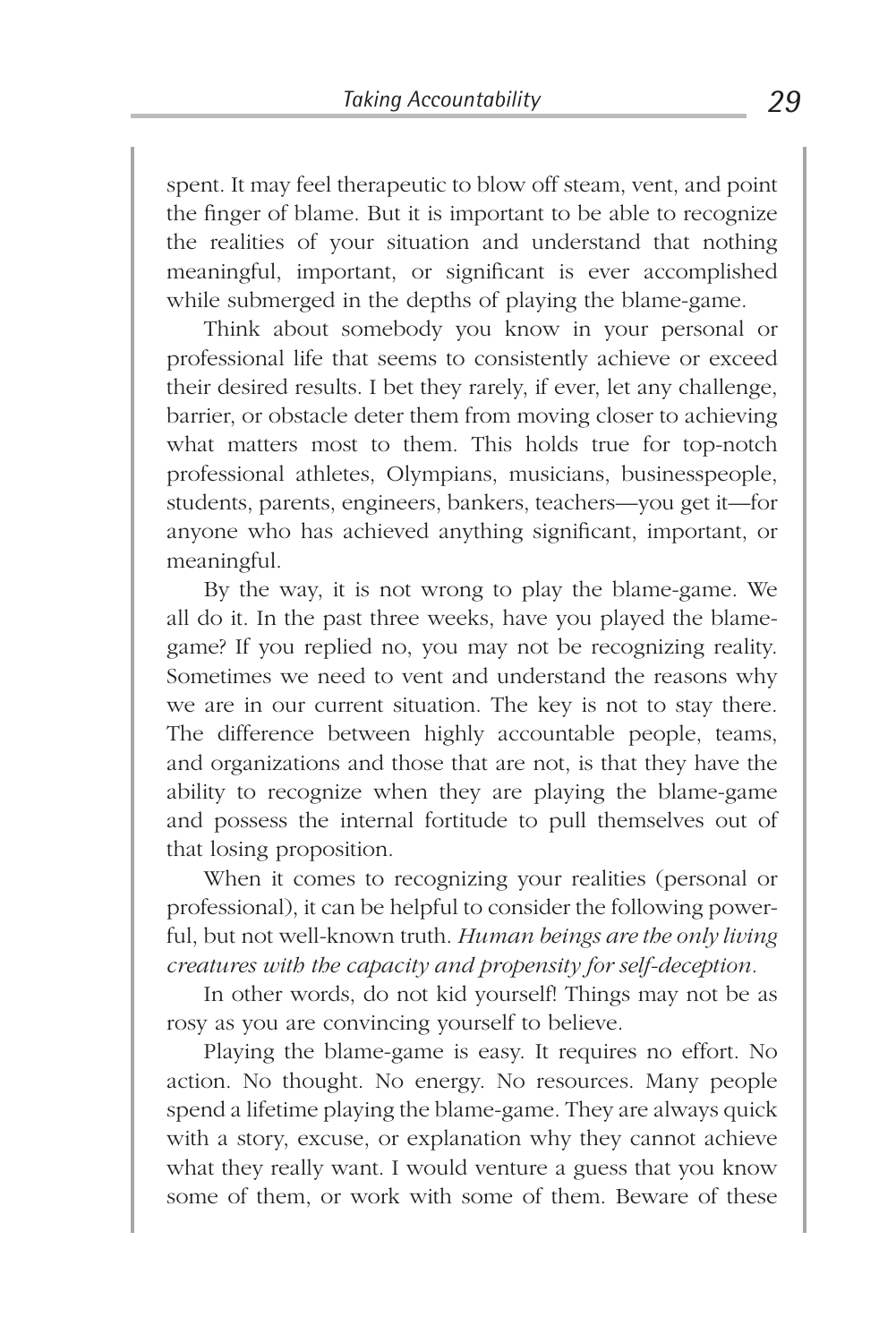folks. They want company and companionship while wallowing in self-pity, blame, excuses, and denial. They will do all they can to have you join the dark side. These people can destroy a team and demolish an organization.

How does it feel to work with somebody who has an endless supply of excuses, stories, and explanations why they cannot do anything, or why something was not their fault? It is draining. These folks can suck the life out of you, your team, and your organization.

#### **Three:**

Tom Peters once shared with me this golden nugget that I have internalized and believe with every fiber of my being: If you want something badly enough, there is always something you can do to take a small step closer to achieving it. It is just a matter of ownership. How badly do you want it?

watching the show *Alone* on the History Channel recently. As This sentiment was further cemented within me while the network describes it:

> "Ten people enter the Vancouver Island wilderness carrying only what they can fit in a small backpack. They are alone in harsh, unforgiving terrain with a single mission—stay alive as long as they can. These brave men and women must hunt, build shelters, and fend off predators. They will endure extreme isolation and psychological distress as they plunge into the unknown and document the experience themselves. No camera crew. No producers. It is the ultimate test of human will."

> After eight of the ten contestants had "tapped out," one of the two finalists now vying for \$500,000 in prize money, Larry Roberts, after having spent more than sixty days alone with no help, no resources, and no camaraderie, was nearing his breaking point. Larry had displayed an iron will throughout, but every man has a breaking point. Larry began to prepare mentally to hit the "tap" button on his satellite phone, essentially giving up. Larry reappears only a short time later. Recording himself on camera, Larry spoke from the deepest crevice of his heart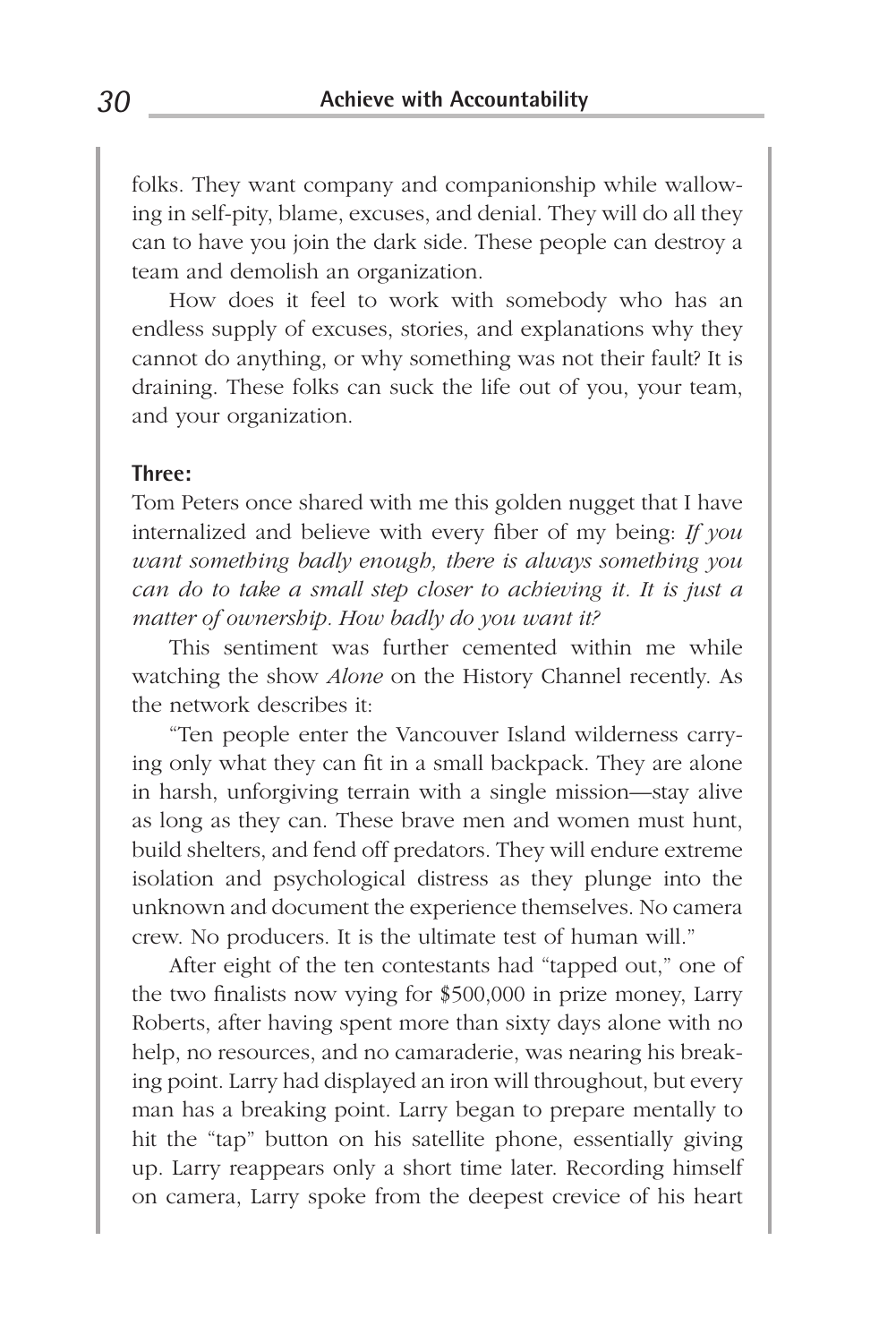delivering a soliloquy that sent chills down my spine. Larry revealed what all of us are capable of, but far too many choose not to endeavor. His short, but inspirational insight:

"When you are right at that point where you say I did all I can do, there is always a little more you can give. There is always a little more. You can dig always a little bit deeper. I'm digging deeper. Digging as deep as I can possibly go. I'd rather go out swinging."

Imagine what that level of commitment, ownership, and accountability can do for you, your team, and your organization. The remaining chapters in this book will equip you with principles, tools, and ideas to do just that.

#### **Four:**

yourself by thinking "Most of my employees know, or would When your team members or employees are not clear on what you want them to achieve, how can they possibly choose to take accountability to help achieve those goals? Consoling be close" is a recipe for failure. Assuming that "everyone knows what is important here because we talk about it all the time" is a blueprint for disaster. Because nearly nine times out of ten, they do not know what the top desired results are and will default to working toward what they decide and believe to be most important. Often, what they choose may not be aligned or congruent with what you identify as most important.

> When top priorities are not abundantly clear, leaders abdicate cultivation of a highly accountability team or organization to pure luck. Team members and employees simply cannot choose to take accountability to achieve results that are ambiguous, vague, or foggy.

> Bereft of pristine clarity, teams and organizations experience lack of alignment coupled with degrees of confusion, misunderstanding, miscommunication, mistrust, cynicism, inactivity, denial, apathy, stress, frustration, skepticism, and isolation. Ultimately this will give rise to excuse-making, finger-pointing,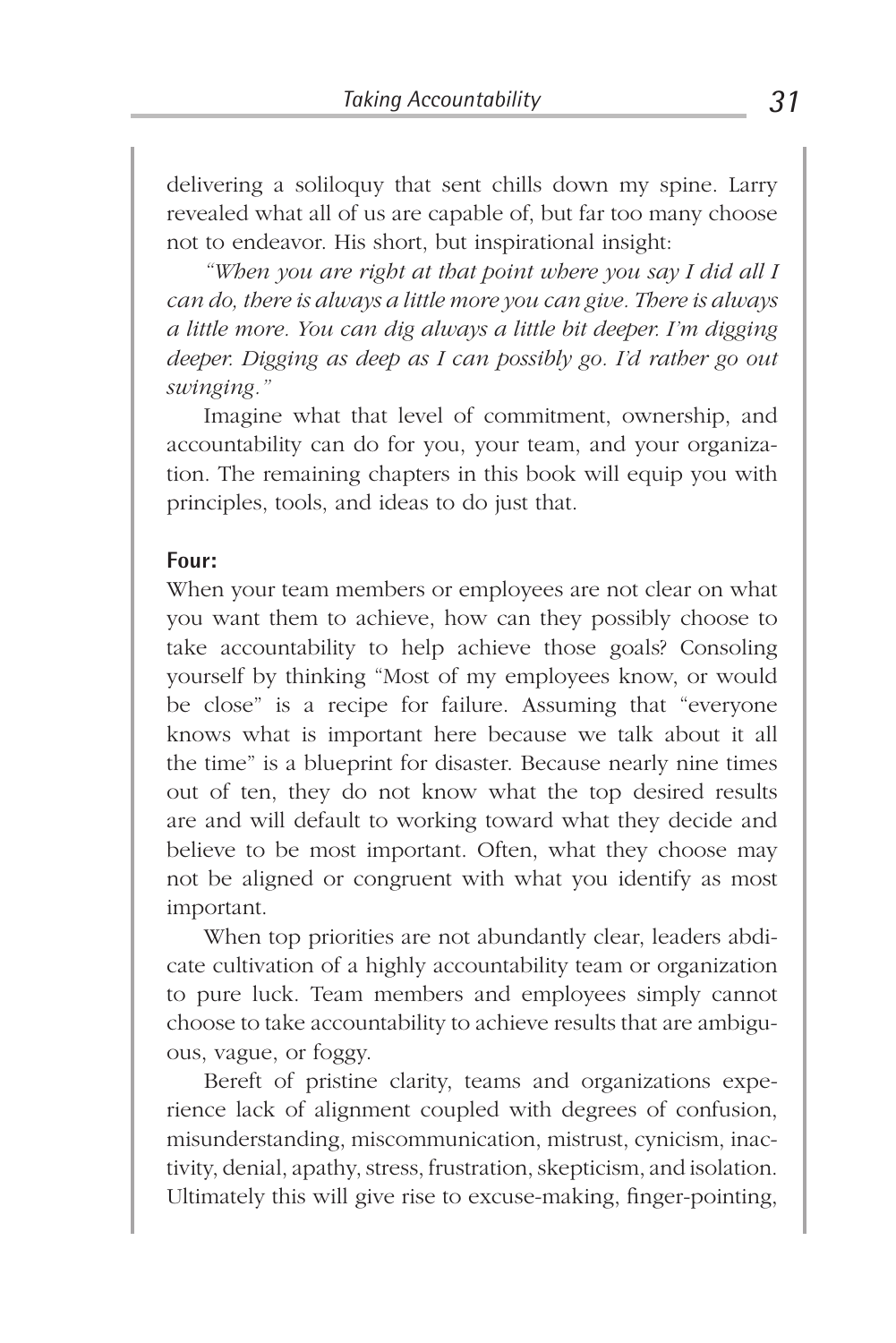and a heavy dose of the blame-game. The blame-game breathes life into the toxic emotions of guilt, resentment, and anger.

### **Five:**

When every single employee is crystal clear on your top desired results they are more likely to go above and beyond what is "required." Helping their team or organization realize the top priorities becomes viewed by each employee as "my job," which leads to employees voluntarily tapping into their discretionary performance area to contribute more fully.

#### **Six:**

the destructive thinking brought to life by the blame-game. Clearly defined desired results increase alignment, nurture collaboration, strengthen teamwork, improve communication, instill focus and determination, forge camaraderie, spawn creativity and innovation, and deepen employee engagement and morale. Most important, they breed a can-do mindset versus

#### **Seven:**

When must-achieve desired results are not known to all employees, variations of the blame-game begin to be played out, such as "I am confused," "I am not sure what you want me to do," "I did not know that was important," "Nobody ever told me that," "That's not my job," "I thought they were supposed to do that," "I was waiting for someone to tell me," "I thought we were tracking okay," and many more.

## **Take Accountability Now**

#### **One:**

Identify the top two or three most crucial desired results that your team or organization needs to accomplish. Assign a metric to each one so that every member of your team knows when the desired outcome is reached. Limit yourself to only one metric per must-achieve desired result. Remember that stretch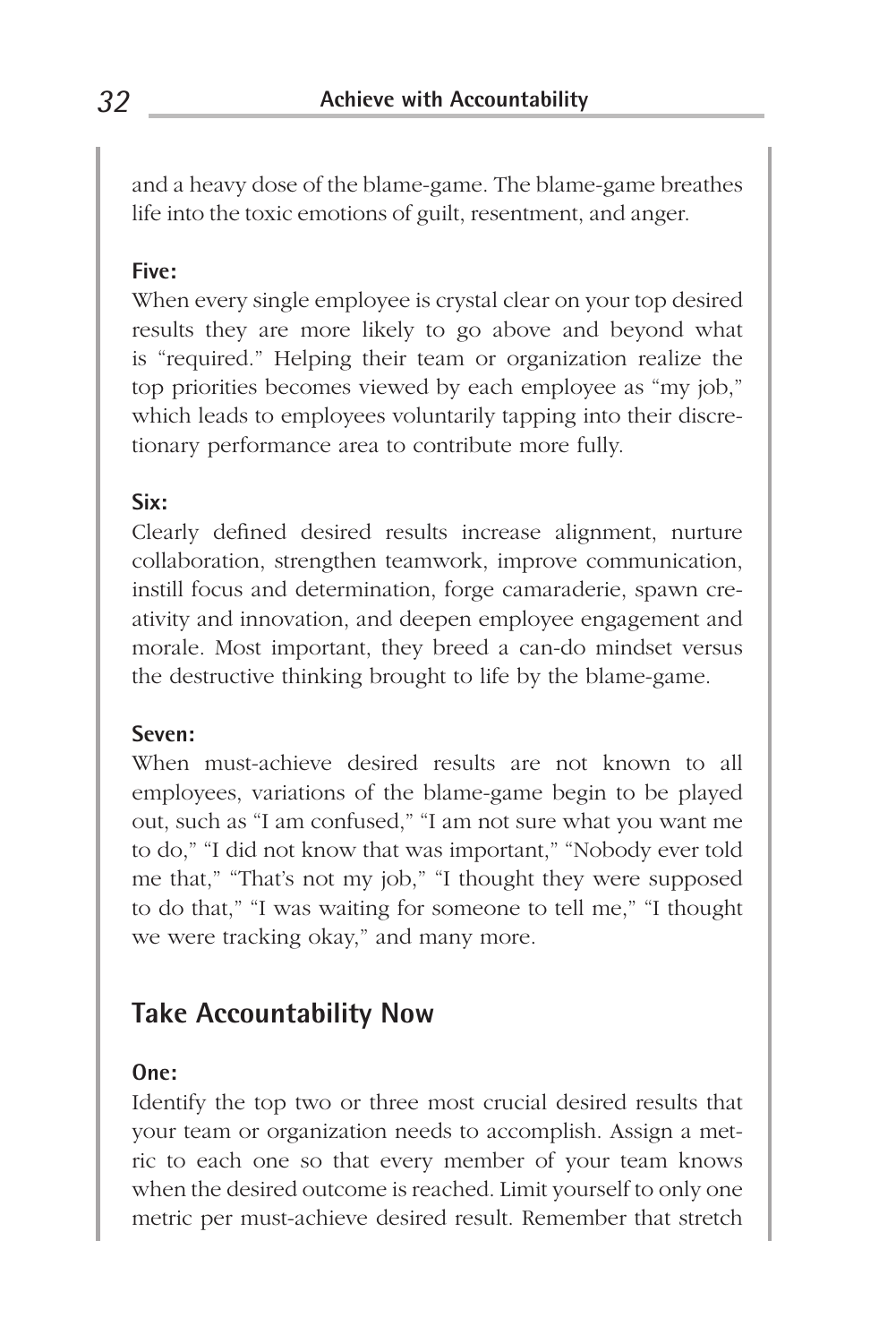goals create confusion, misunderstanding, miscommunication, mistrust, lack of alignment, frustration, cynicism, apathy, anxiety, and other negative consequences that fuel the blame-game. If you believe that a stretch goal is truly possible, then make it your desired result. Commit to one outcome.

#### **Two:**

Once you have identified your top results, go out and ask people to recite them. Ask a lot of people. If fewer than 90 percent can state them exactly as you communicated them, develop your plan to increase clarity, alignment, and understanding. It is only when team members and employees are keenly clear on what must be achieved, and how success is being measured, that they can choose to take accountability to help move the team or organization closer to your desired outcomes.

#### **Three:**

Develop your communication plan in a way that engages both the head and the heart of all parties and inspires them to voluntarily choose to take accountability on the front end, while they have time to positively affect the result. When accountability is positioned up front, people get excited, enthused, and engaged about the opportunity to help.

#### **Four:**

Identify three important results, projects, tasks, or assignments where you, your team, or organization have fallen into the unwinnable trap of playing the blame-game. Develop a plan to propel you, your team, or organization out of the blamegame quagmire and to take accountability to achieve what matters most.

In order to move yourself, your team, or your organization to a heightened level of accountability, consider these questions: What are the consequences if you do not achieve the desired result? How much time do you spend blaming other people, things, or events as to why you have not made progress?